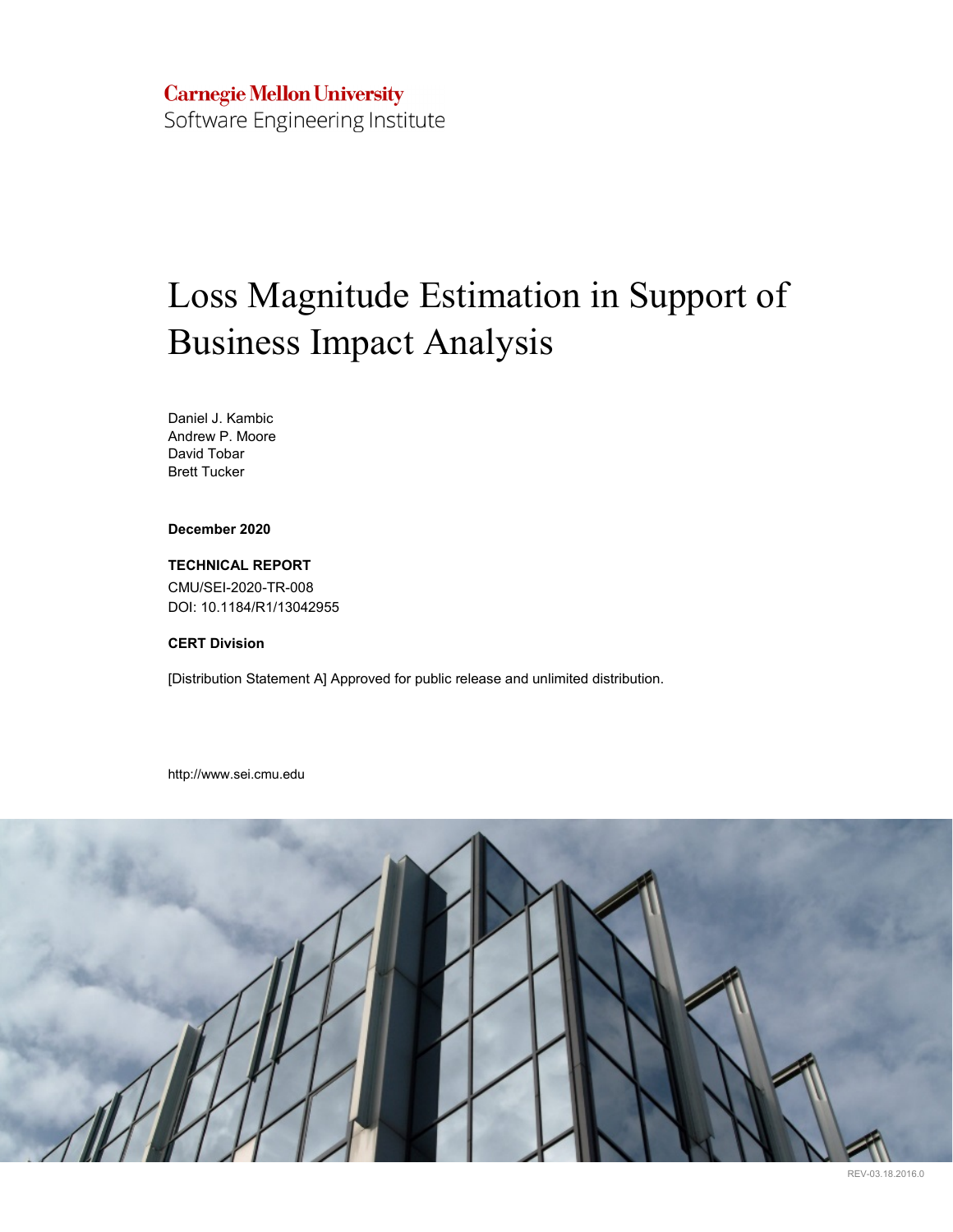Copyright 2020 Carnegie Mellon University.

This material is based upon work funded and supported by the Department of Homeland Security under Contract No. FA8702-15-D-0002 with Carnegie Mellon University for the operation of the Software Engineering Institute, a federally funded research and development center sponsored by the United States Department of Defense.

The view, opinions, and/or findings contained in this material are those of the author(s) and should not be construed as an official Government position, policy, or decision, unless designated by other documentation.

References herein to any specific commercial product, process, or service by trade name, trade mark, manufacturer, or otherwise, does not necessarily constitute or imply its endorsement, recommendation, or favoring by Carnegie Mellon University or its Software Engineering Institute.

This report was prepared for the SEI Administrative Agent AFLCMC/AZS 5 Eglin Street Hanscom AFB, MA 01731-2100

NO WARRANTY. THIS CARNEGIE MELLON UNIVERSITY AND SOFTWARE ENGINEERING INSTITUTE MATERIAL IS FURNISHED ON AN "AS-IS" BASIS. CARNEGIE MELLON UNIVERSITY MAKES NO WARRANTIES OF ANY KIND, EITHER EXPRESSED OR IMPLIED, AS TO ANY MATTER INCLUDING, BUT NOT LIMITED TO, WARRANTY OF FITNESS FOR PURPOSE OR MERCHANTABILITY, EXCLUSIVITY, OR RESULTS OBTAINED FROM USE OF THE MATERIAL. CARNEGIE MELLON UNIVERSITY DOES NOT MAKE ANY WARRANTY OF ANY KIND WITH RESPECT TO FREEDOM FROM PATENT, TRADEMARK, OR COPYRIGHT INFRINGEMENT.

[DISTRIBUTION STATEMENT A] This material has been approved for public release and unlimited distribution. Please see Copyright notice for non-US Government use and distribution.

Internal use:\* Permission to reproduce this material and to prepare derivative works from this material for internal use is granted, provided the copyright and "No Warranty" statements are included with all reproductions and derivative works.

External use:\* This material may be reproduced in its entirety, without modification, and freely distributed in written or electronic form without requesting formal permission. Permission is required for any other external and/or commercial use. Requests for permission should be directed to the Software Engineering Institute at [permission@sei.cmu.edu.](mailto:permission@sei.cmu.edu)

\* These restrictions do not apply to U.S. government entities.

Carnegie Mellon® and CERT® are registered in the U.S. Patent and Trademark Office by Carnegie Mellon University.

DM20-0839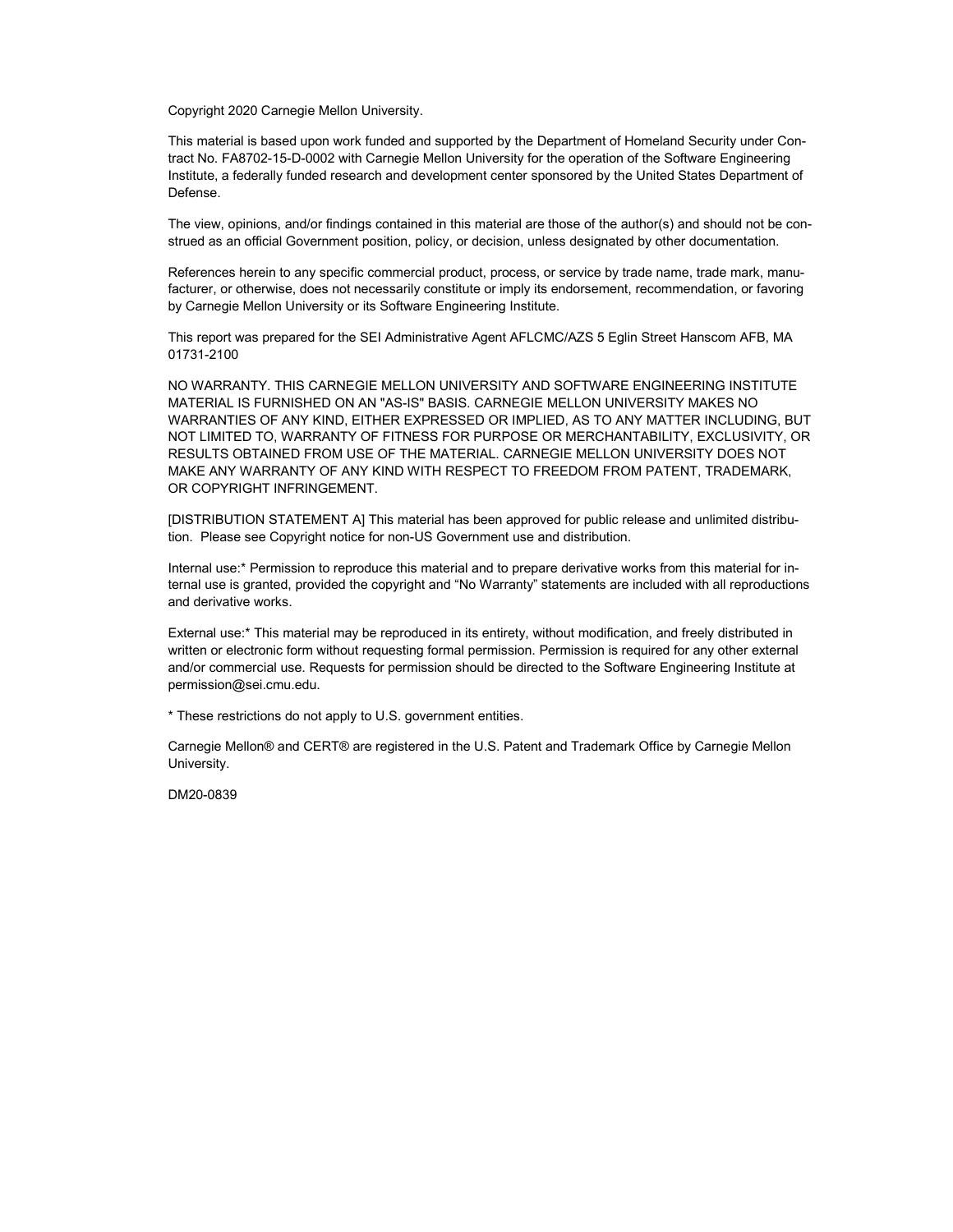# **Table of Contents**

|              | <b>Acknowledgments</b>                                            | iii          |  |
|--------------|-------------------------------------------------------------------|--------------|--|
|              | <b>Abstract</b>                                                   | iv           |  |
| 1            | <b>Introduction</b>                                               | $\mathbf 1$  |  |
| $\mathbf{2}$ | <b>Method Design and Application Overview</b>                     | $\mathbf{2}$ |  |
| 3            | <b>Method Design Approach</b>                                     | 8            |  |
|              | <b>Factor Tree Method</b><br>3.1                                  | 8            |  |
|              | 3.2<br>Mapping Factors to Loss Magnitude Estimates                | 9            |  |
| 4            | <b>Top-Level Loss Magnitude Estimation Factors</b>                | 10           |  |
|              | 4.1<br>Cost of Consultation                                       | 11           |  |
|              | 4.2<br>Cost of Regulatory Fees, Fines, and Penalties              | 12           |  |
| 5            | Time-Based Factors for Loss of Integrity/Availability             | 13           |  |
|              | 5.1<br>Time to Detect Loss of Integrity/Availability              | 13           |  |
|              | 5.2<br>Time to Restore Integrity/Availability Once Loss Detected  | 14           |  |
| 6            | Cost Rate Factors for Loss of Integrity/Availability              |              |  |
|              | Internal Cost Rate Due to a Loss of Integrity/Availability<br>6.1 | 16           |  |
|              | 6.2<br>External Cost Rate Due to a Loss of Integrity/Availability | 17           |  |
|              | 6.3<br>Cost Due to Loss of Confidentiality                        | 18           |  |
| 7            | <b>Conclusion</b>                                                 | 20           |  |
|              | Appendix: Potential Loss Magnitude Factor Tree                    | 21           |  |
|              | References/Bibliography                                           | 22           |  |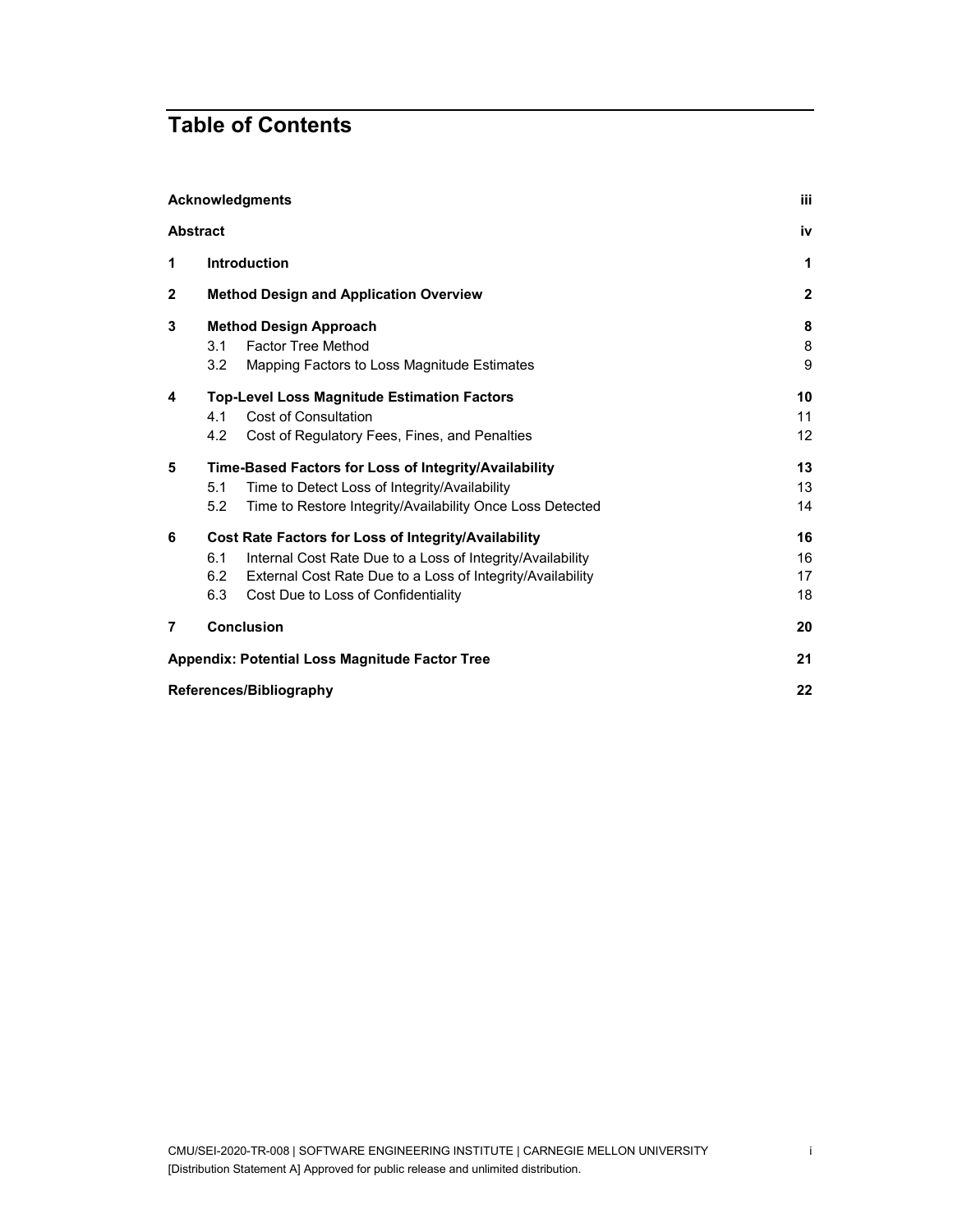# **List of Figures**

| Figure 1: | Method Design and Application Overview             | $\overline{2}$ |
|-----------|----------------------------------------------------|----------------|
| Figure 2: | <b>Analysis Context</b>                            | 7              |
| Figure 3: | <b>Factor Tree Notation</b>                        | 9              |
| Figure 4: | Top-Level Factor Tree for Potential Loss Magnitude | 10             |
| Figure 5: | Time to Detect Loss of IA                          | 13             |
| Figure 6: | Time to Restore IA Once Loss Is Detected           | 14             |
| Figure 7: | Internal Cost Rate Due to Loss of IA               | 16             |
| Figure 8: | External Cost Rate Due to IA Loss                  | 17             |
| Figure 9: | Cost Due to Loss of Confidentiality                | 18             |

# **List of Tables**

| Table 1: System Characterization    | 3              |
|-------------------------------------|----------------|
| Table 2: System Domains             | $\overline{4}$ |
| Table 3: Loss Views                 | $5^{\circ}$    |
| Table 4: System Domain to Loss View | 6              |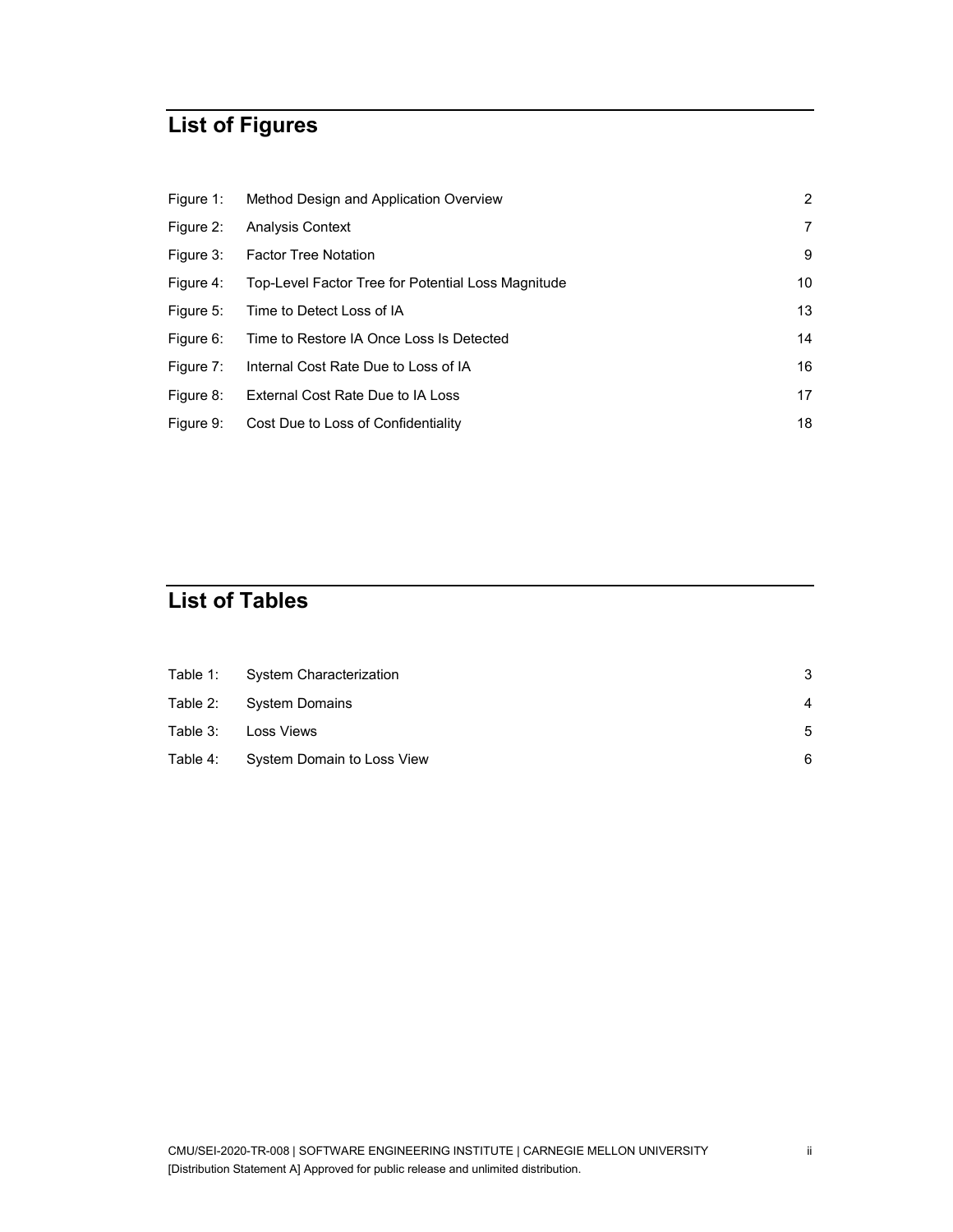## <span id="page-4-0"></span>**Acknowledgments**

We gratefully acknowledge the consulting support of CISA OCE, specifically Olga Livingston, Ph.D., Senior Economist, Office of the Chief Economist. Thanks also to Barbara White and Sandra Shrum for their excellent technical editing.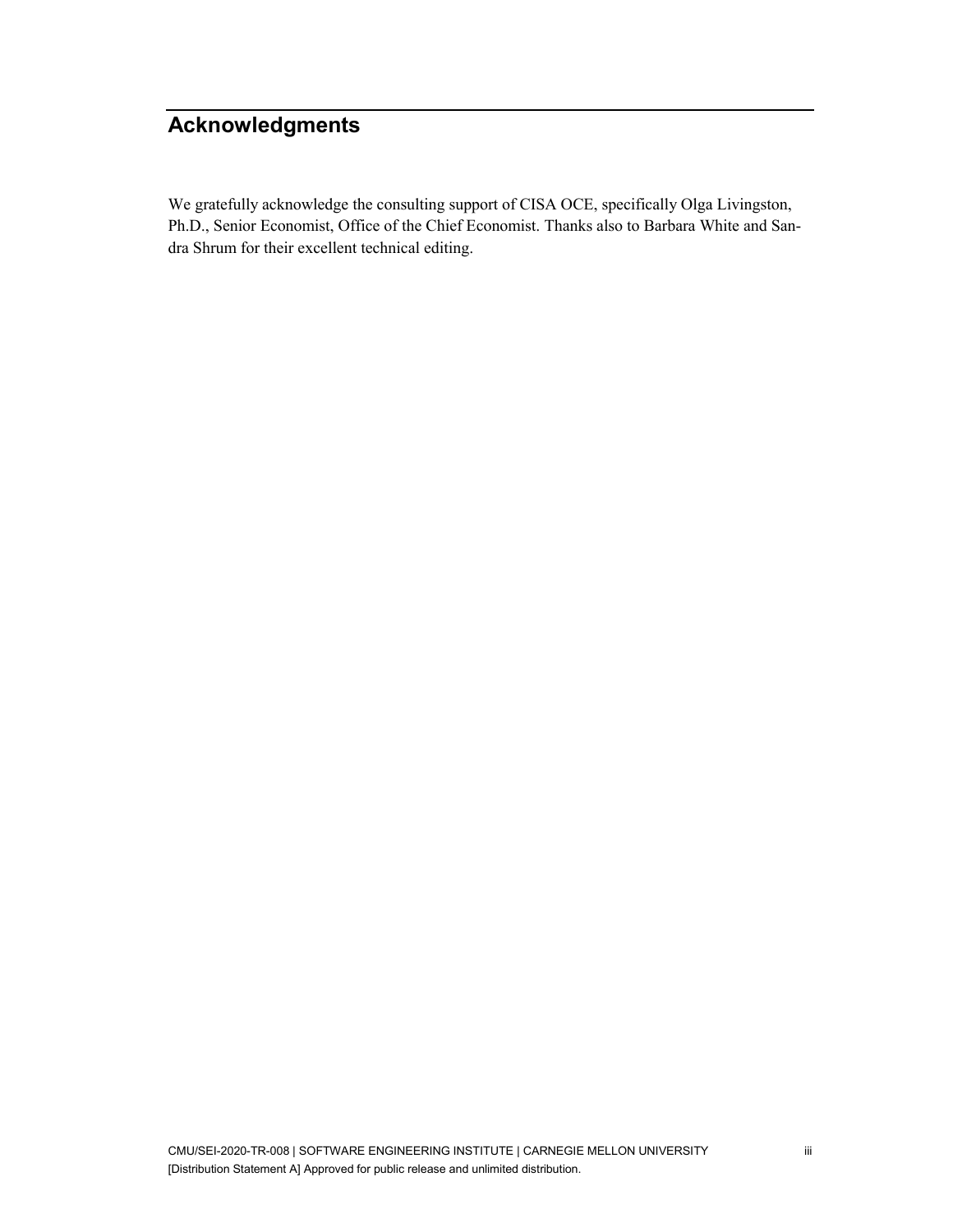### <span id="page-5-0"></span>**Abstract**

This report describes the initial results of a research project to develop a transparent estimation method. This method leads to greater confidence in and improved ranges for estimates of potential cyber loss magnitude. The project team refined the Cybersecurity & Infrastructure Security Agency, Office of the Chief Economist (CISA OCE) Business Impact Analysis (BIA) method to support this estimation approach, including identifying factors and forming questions to ask stakeholders to elicit input for the loss magnitude estimation process. The project team also characterized the context for using factor tree analysis to produce an executable model in support of the refined BIA method since it can be applied to future cybersecurity assessments.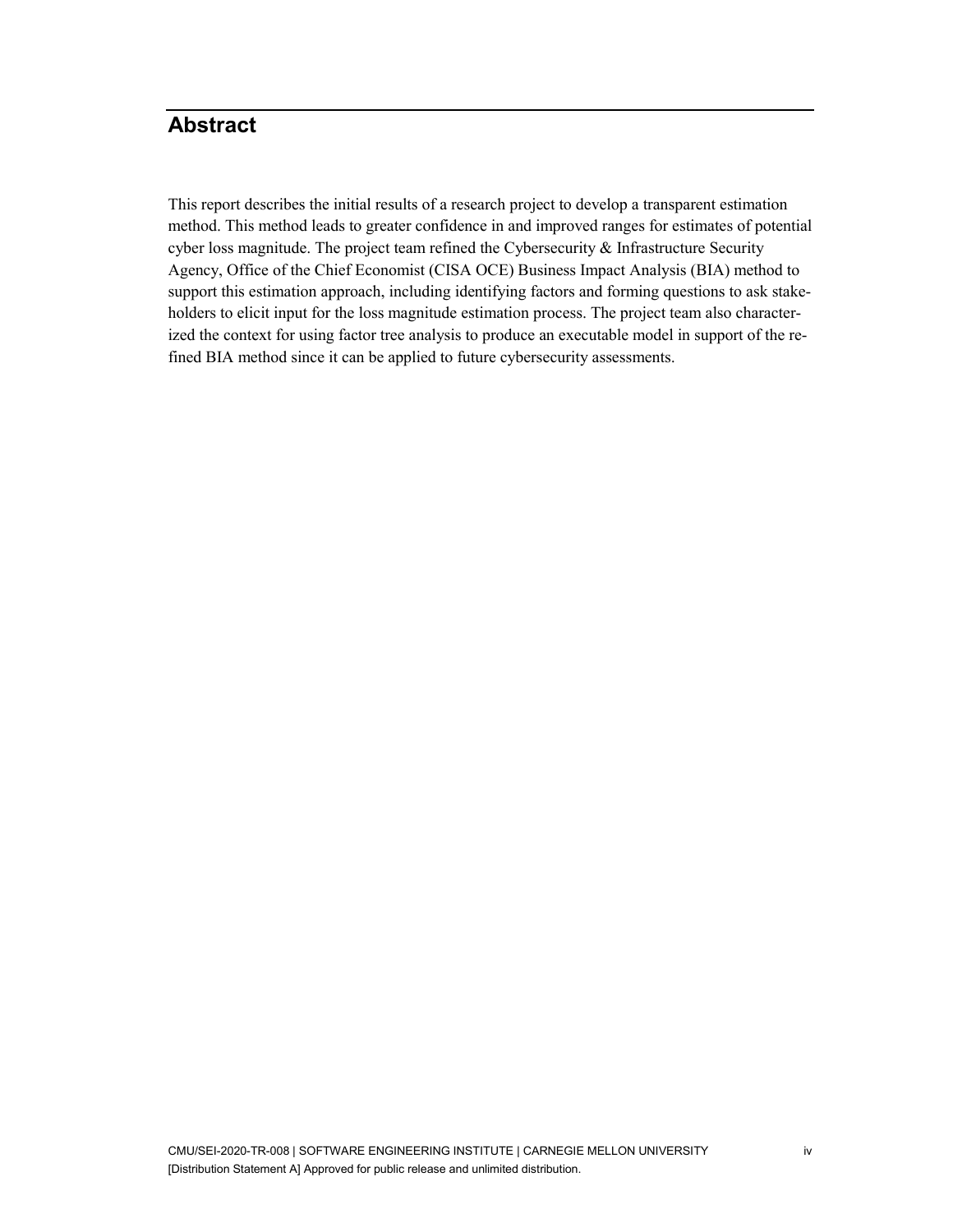### <span id="page-6-0"></span>**1 Introduction**

<span id="page-6-1"></span> $\overline{\phantom{a}}$ 

When conducting Business Impact Analysis (BIA) for a system, it can be useful to go beyond qualitative impact categories such as Low, Moderate, and High [NIST 2004] to gain a deeper understanding of the full potential for adverse impacts; when possible, it is most useful to state these impacts in dollar equivalents. The results of the analysis of adverse impacts should depict not just the types of impacts (e.g., financial, safety, privacy, mission), but also their potential magnitude.

In this report, we propose a BIA method designed to lead to greater confidence in and improved ranges<sup>[1](#page-6-1)</sup> for estimates of potential loss. The method we propose is a refinement of CISA OCE's (Cybersecurity and Infrastructure Security Agency, Office of the Chief Economist) BIA method that estimates the magnitude of potential loss associated with the loss of a system's Confidentiality, Integrity, and Availability (CIA).

Our method produces estimates of *potential* losses, its focus is on the impact of cyber incidents. We do not explicitly consider the extent of threats in the estimate, nor do we consider the cybersecurity controls that constitute the organization's and system's defenses. However, we do consider other system characteristics we were able to determine to be within the scope of this project. We developed the concepts and approaches described in this report in support of, and in collaboration with, the CISA OCE to help improve its BIA method for estimating potential loss magnitude.

The data we reviewed for this project includes information about high-value assets (HVAs), as designated by Federal civilian executive departments and agencies [OMB 2018]. We identified system factors that we used to characterize the systems, including factors that can be used to estimate the magnitude of potential losses.

This report focuses on the factor tree analysis we used to identify factors and generate questions that elicit additional useful information. We used this information to develop more accurate loss magnitude estimates. Improved loss magnitude estimates, especially when expressed in financial terms, can help organizations set priorities for needed actions and build a business case for mitigating risks to their systems. In addition to refining the BIA method, we expanded its context of use by conceptually demonstrating the execution of the method.

Where there is uncertainty about potential impacts, we provide a range of impacts for decision makers to consider. We recommend using an impact range based on the likely impact, at the 50th percentile, and a high impact, at the 75th percentile. When the range of potential impacts is particularly wide, we recommend also developing an estimate of very high impact, at the 95th percentile.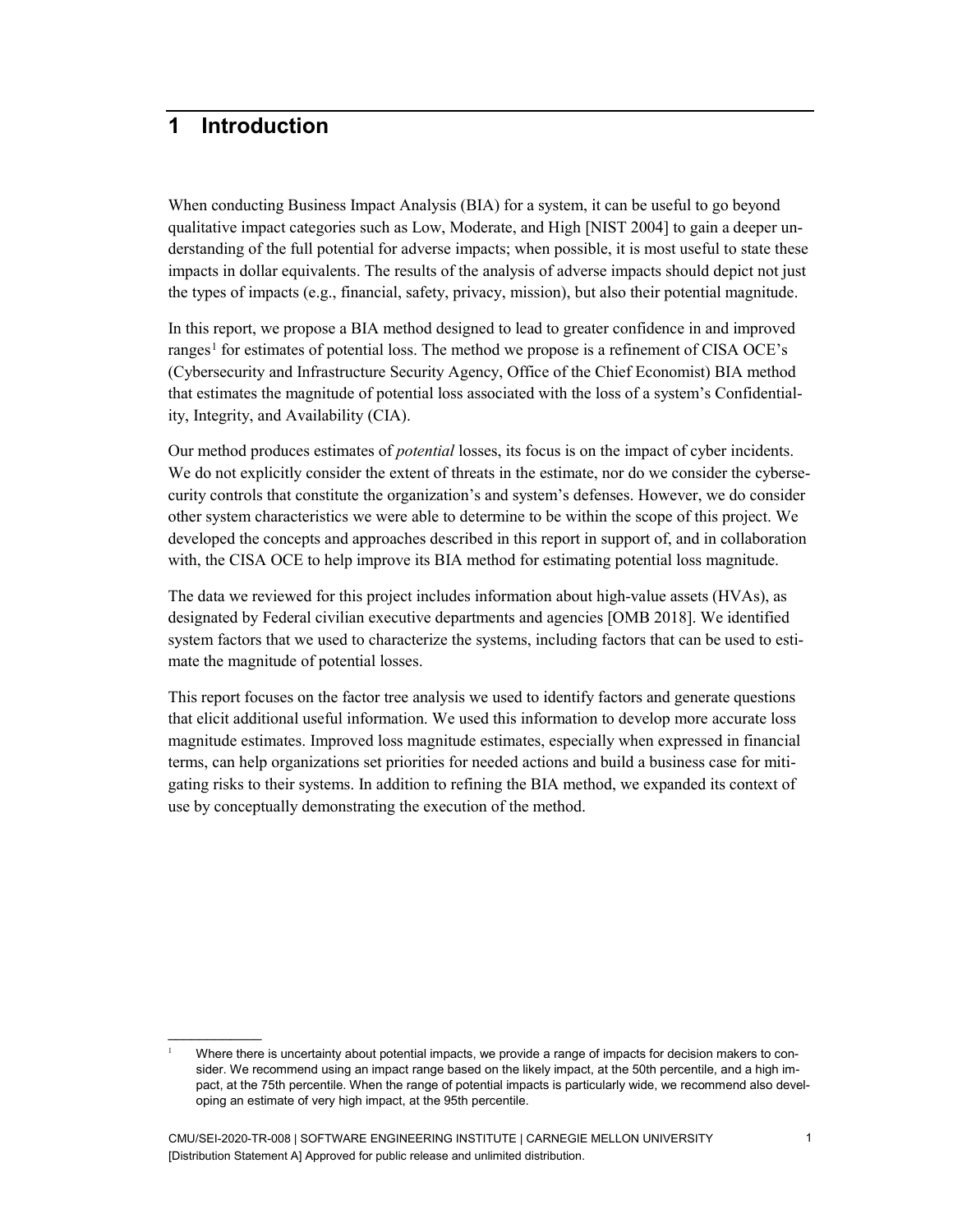### <span id="page-7-0"></span>**2 Method Design and Application Overview**

Figure 1 places the contents of this report in context with the overall BIA loss magnitude estimation method. The current seven-step method that constitutes loss magnitude estimation in the BIA is shown in the right-most column. In this report, we focus on the two middle columns ("Method Design" and "Method Support"). Both columns hinge on the development and use of a *factor tree* to (1) identify loss magnitude estimation factors and (2) relate them to loss magnitude estimation calculations. The loss magnitude estimation questions based on these factors are the focus of the interaction between the BIA analysis team and the stakeholder organization.

This report describes factor tree development and the questions derived from it. A companion paper[2](#page-7-2) describes the equations that underlie the factor tree and its use for re-examining how the BIA method is applied to one of the systems previously analyzed by CISA OCE.



<span id="page-7-1"></span>*Figure 1: Method Design and Application Overview*

\_\_\_\_\_\_\_\_\_\_\_\_

<span id="page-7-2"></span><sup>2</sup> *Equations and Sample Calculations for Loss Magnitude Estimation in Business Impact Analysis: A Companion Report*. SEI limited distribution report. August 2020.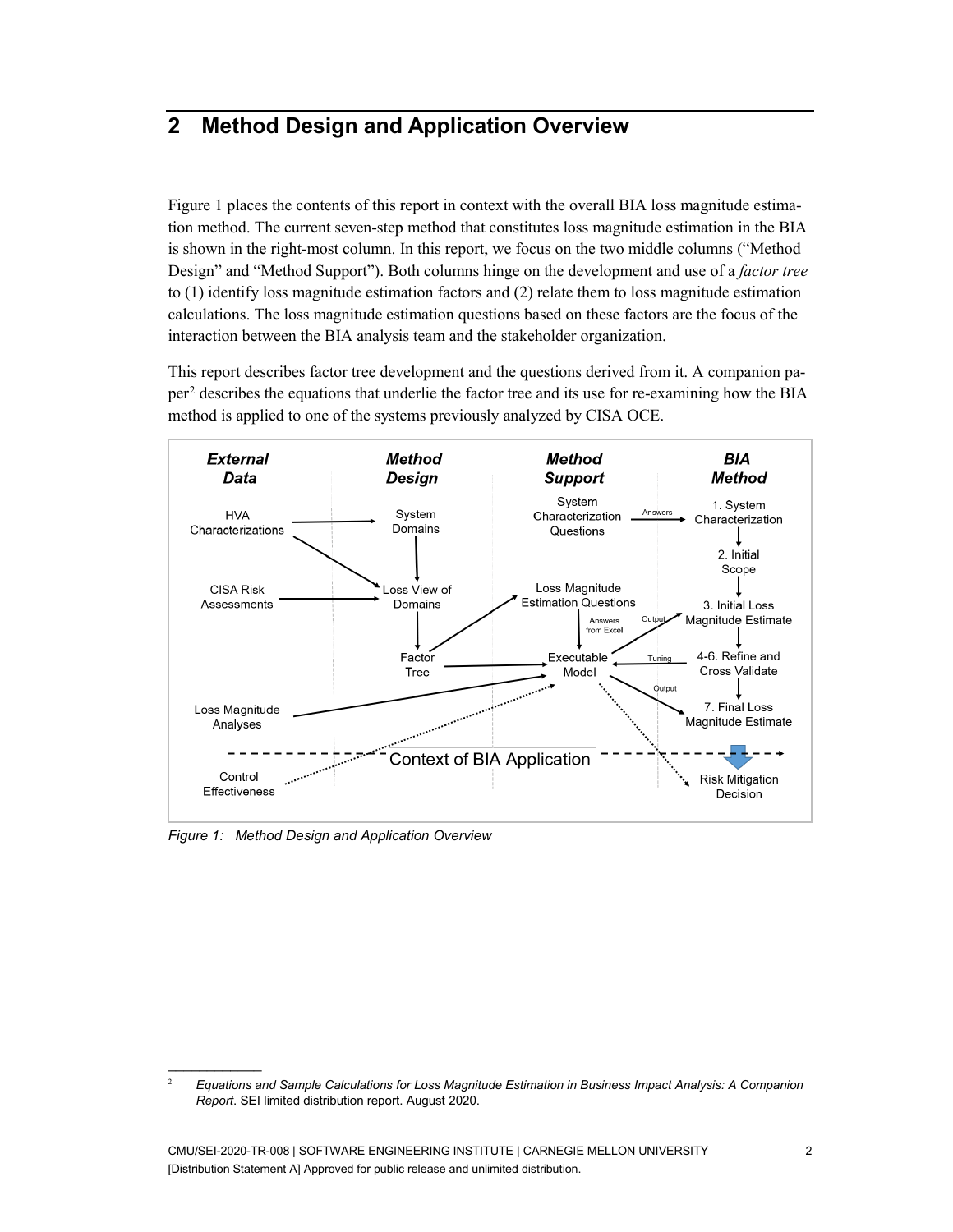The Method Design column of [Figure 1](#page-7-1) shows that one of our inputs was information about HVAs in the Federal civilian executive government. We developed a system characterization approach (se[e Table 1\)](#page-8-0) based on factors including "firmographics" (information about the organization the system supports), informational value (the extent to which the system processes sensitive information), domain, and impact. These characterization factors can be applied to HVAs or other systems of interest.

|                | <b>Factor</b>                                                                                                                                                              |
|----------------|----------------------------------------------------------------------------------------------------------------------------------------------------------------------------|
| 1              | System ID                                                                                                                                                                  |
| 1a             | System name                                                                                                                                                                |
| $\overline{2}$ | Firmographics                                                                                                                                                              |
| 2a             | System owner                                                                                                                                                               |
| 2 <sub>b</sub> | Organization type                                                                                                                                                          |
| 2c             | Number of employees in the organization/agency                                                                                                                             |
| 2d             | Number of employees in the business unit/department                                                                                                                        |
| 2e             | Total annual funding for the organization/agency (If industry, use revenue.)                                                                                               |
| 3              | Informational value                                                                                                                                                        |
| Зa             | Sensitive information: CUI, PII, PHI, LE, IP, pre-release sensitive, critical infrastructure                                                                               |
| 3b             | For each type of sensitive information above: the specific quantity of information stored or processed                                                                     |
| 4              | Domain                                                                                                                                                                     |
| 4a             | Domain                                                                                                                                                                     |
| 4 <sub>b</sub> | System mission: primary mission, mission support, or standard IT                                                                                                           |
| 4c             | PMEF/MEF (only for Federal systems)                                                                                                                                        |
| 5              | Impact                                                                                                                                                                     |
| 5a             | FIPS 199 category                                                                                                                                                          |
| 5b             | Impact to the mission if unavailable for more than 12 hours                                                                                                                |
| 5c             | Potential impact on regional or national health, public safety, and welfare of the U.S.<br>(if industry, potential impact to the commercial viability of the organization) |

<span id="page-8-0"></span>*Table 1: System Characterization*

[Table 2](#page-9-0) lists the domain elements of the characterization. We developed this domain list based on a review of the stated mission and purpose of each HVA system. Although the domains include a catch-all "Other" category, the list may be expanded as needed to cover groupings of additional systems of interest.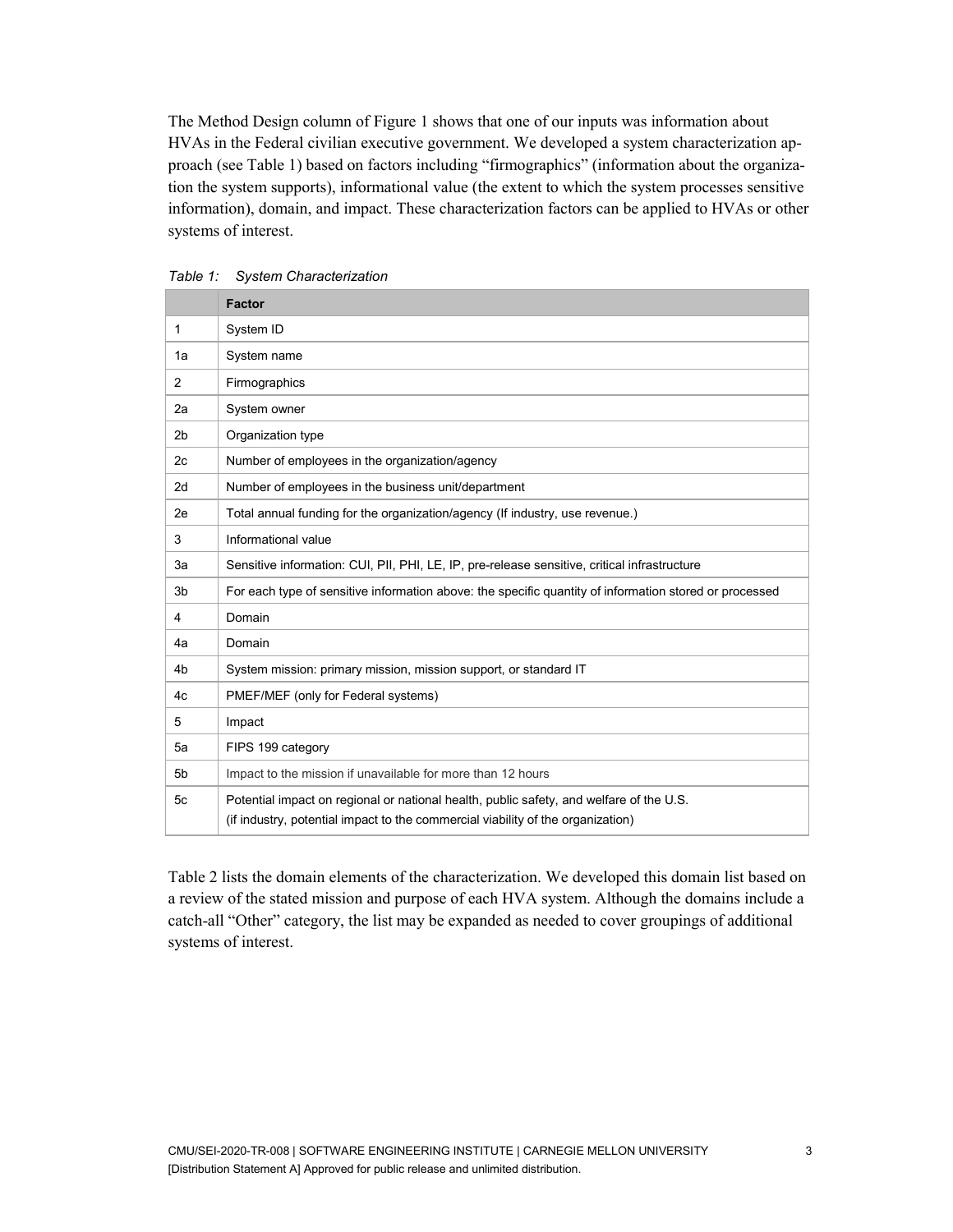#### <span id="page-9-0"></span>*Table 2: System Domains*

| <b>Domain</b>                     | <b>Description</b>                                                                                                                                                                                                                                           |  |  |  |
|-----------------------------------|--------------------------------------------------------------------------------------------------------------------------------------------------------------------------------------------------------------------------------------------------------------|--|--|--|
| Communications                    | Providing communications/broadcast capabilities (e.g., emergency, international net-<br>works)                                                                                                                                                               |  |  |  |
| <b>Critical Infrastructure</b>    | Providing infrastructure services such as electricity, chemical processing, air travel<br>and transportation, and postal delivery                                                                                                                            |  |  |  |
| <b>Emergency Response</b>         | Providing rapid and effective response to and recovery from the domestic conse-<br>quences of an attack or other incident; responding to natural disasters (e.g., wildfires,<br>flood, volcano), including search and rescue                                 |  |  |  |
| Finance                           | Protecting and stabilizing the Nation's economy and ensuring public confidence in its<br>financial systems; providing financial and related systems (e.g., Social Security, taxes,<br>financial aid, child support, securities, and economic data reporting) |  |  |  |
| <b>Human Resources</b>            | Providing HR services, including payroll, benefits, jobs, personnel background checks,<br>and clearances                                                                                                                                                     |  |  |  |
| Cyber & Information<br>Technology | Providing all aspects of IT infrastructure and support (e.g., networks, databases, ac-<br>cess management, FISMA reporting)                                                                                                                                  |  |  |  |
| <b>Law Enforcement</b>            | Enforcing the law, including areas such as counter drug trafficking, firearms, tracking<br>defendants/offenders, bringing perpetrators of crimes to justice                                                                                                  |  |  |  |
| Medical                           | Providing medical and health-related items (including VA medical support) as well as<br>critical Federal Government services that address the national health                                                                                                |  |  |  |
| Safety                            | Providing critical Federal Government services that address the national safety and<br>welfare needs of the United States (e.g., highway safety, food safety/tracking, air qual-<br>ity/radiation monitoring                                                 |  |  |  |
| Satellites & Space                | Providing satellites and space systems                                                                                                                                                                                                                       |  |  |  |
| Security                          | Ensuring physical and personnel security and protecting against threats to the Home-<br>land (e.g., border security, ICE, immigration, visa/refugee tracking)                                                                                                |  |  |  |
| Other                             | Providing other systems that do not neatly fit under previous categories (e.g., weather,<br>patents and trademarks, labor relations)                                                                                                                         |  |  |  |

We then developed *loss views* of the systems based on the system-specific properties reflected in the system characterization (Table 3). A *loss view* is a grouping of systems that have certain unique measures of loss associated with them. An example loss view is *Safety*; it applies to systems where an incident could cause injury or death. *Loss views are different from loss factors.*

A *loss factor* applies at a lower level of granularity that is not (necessarily) tied to a group of systems. It is relevant across all systems, except when the loss factor is unique to a loss view. As we analyzed systems for this project, we identified the four loss categories in [Table 3](#page-10-0) that identify unique measures for loss magnitude estimation. This is not an exhaustive list; with additional research, other loss views important to BIAs could certainly be proposed.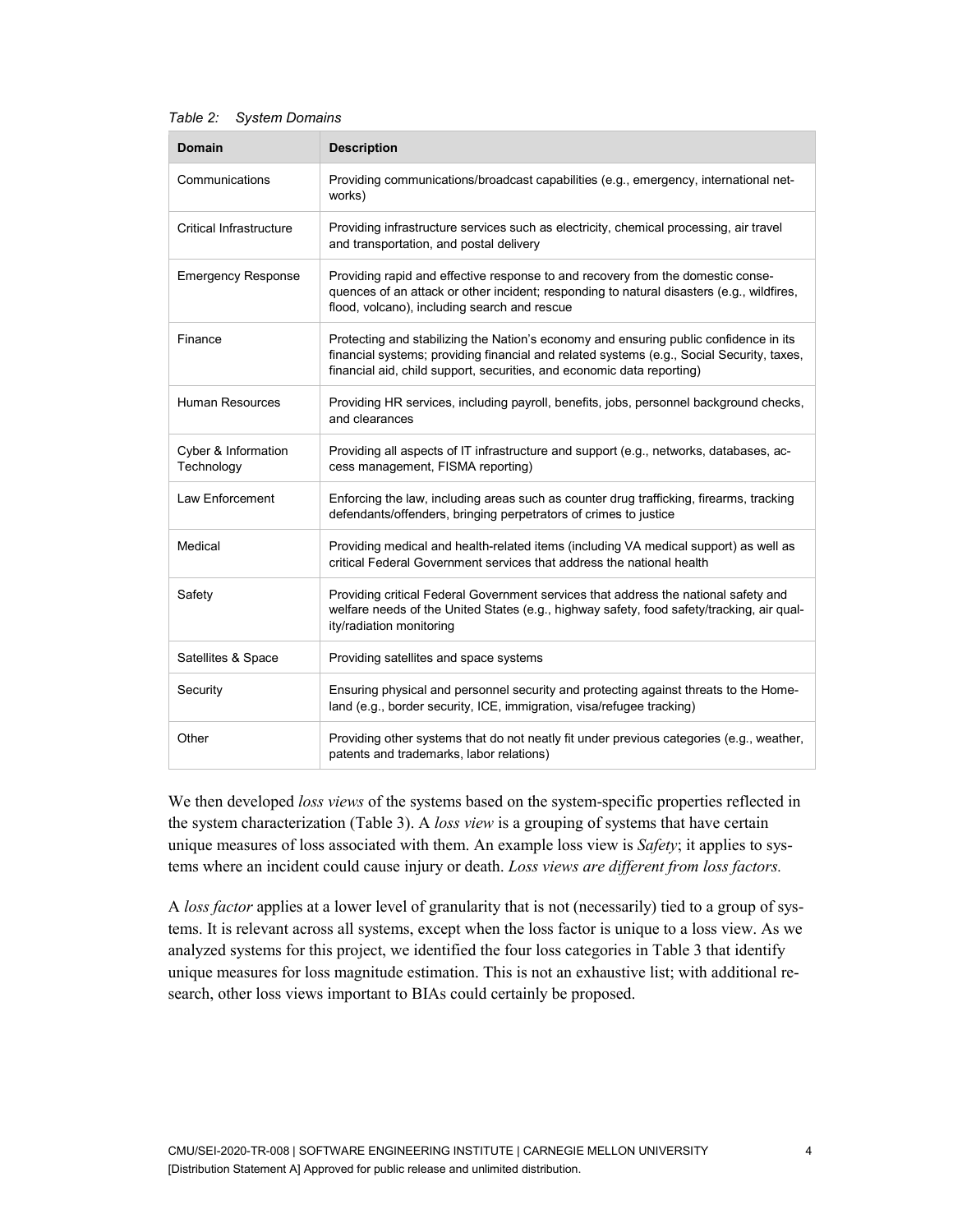#### <span id="page-10-0"></span>*Table 3: Loss Views*

| <b>Economic</b> | Measures include unemployment costs and the costs of additional borrowing, includ-<br>ing the potential increase in the cost of capital. |
|-----------------|------------------------------------------------------------------------------------------------------------------------------------------|
| Environmental   | Measures include the costs associated with environmental cleanup.                                                                        |
| Financial       | Measures include the direct theft of organizations' finances.                                                                            |
| Safety          | Measures include the loss of life and injury, using the value of a statistical life as a<br>base measure                                 |

Our work distinguishes the following elements from one another:

- systems themselves
- the domain associated with a system
- the loss factors associated with a system (or domain)
- the value that the loss factor takes on for a system

Many loss factors are relevant to all systems across all domains, for example, the costs associated with identifying that an incident has occurred and the evaluation of the extent of damage. The value of this loss factor is not the same across all systems and domains. But incident identification and evaluation should be considered when estimating loss magnitude across all systems and domains.

Conversely, some loss factors are not relevant to all systems, but only to a subset. For example, human safety is relevant only to systems in which an incident could cause death or injury to individuals internal or external to the organization the system supports. Identifying these system-specific loss factors is an important consideration when constructing the loss magnitude factor tree.

When building a factor tree, one goal is to "center" it on the factors that are common across all systems. System-specific factors must be addressed, but they are addressed primarily after the common aspects are addressed. This approach ensures that, to the greatest extent possible, the loss factors—and associated questions—apply across the greatest range of systems. Of course, systemspecific loss factors and their associated questions must also be considered if they are relevant to the system being assessed.

Systems can have loss impacts that fall into multiple loss views, where loss considerations and associated questions apply. Table 4 shows key relationships among system domains and their potential loss impacts.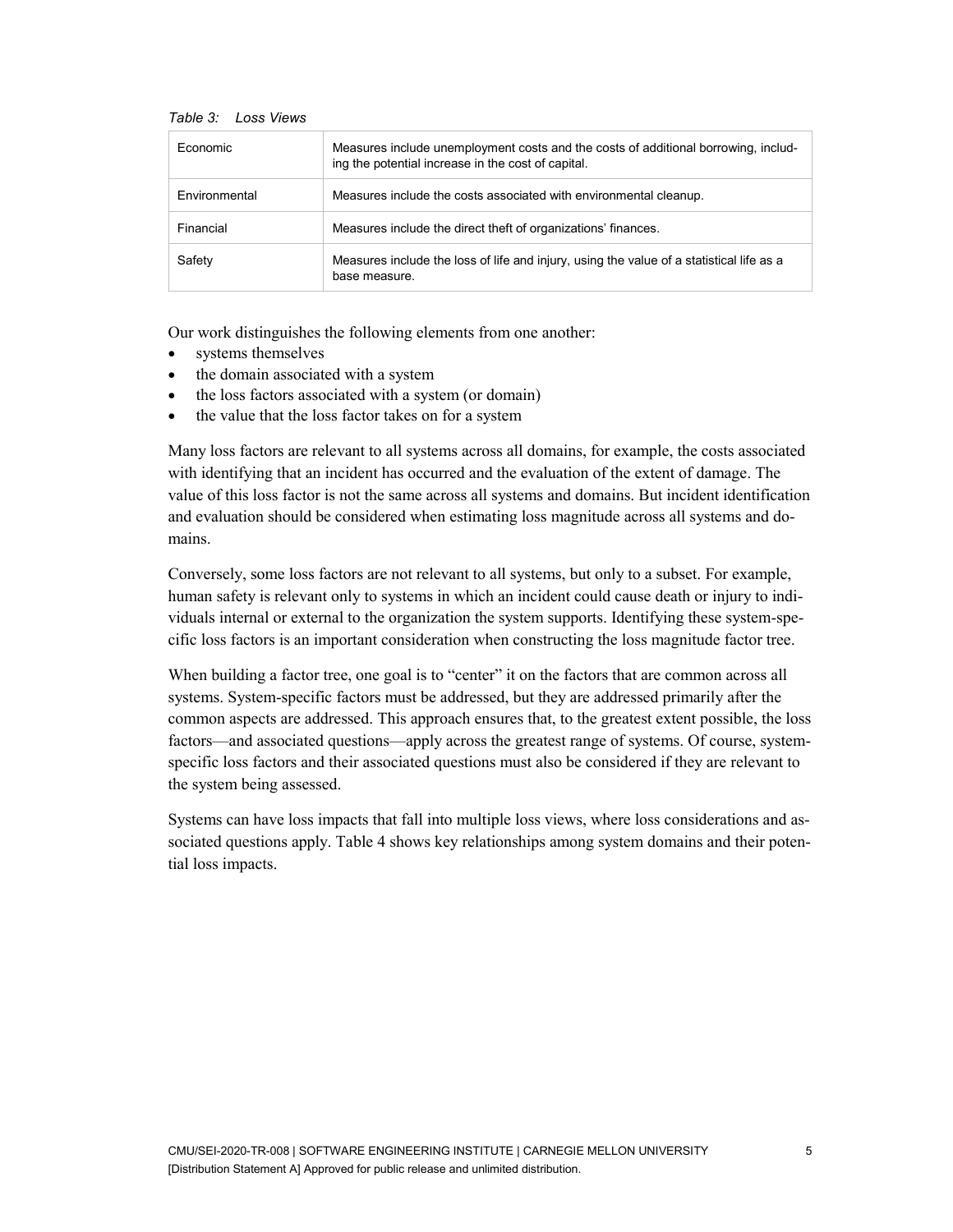|                                | <b>Loss Views</b> |               |           |               |
|--------------------------------|-------------------|---------------|-----------|---------------|
| <b>Domain</b>                  | Economic          | Environmental | Financial | <b>Safety</b> |
| Communications                 | X                 |               | X         | X             |
| <b>Critical Infrastructure</b> | X                 | X             | X         | X             |
| <b>Emergency Response</b>      |                   | X             |           | X             |
| Finance                        | X                 |               | X         |               |
| <b>Human Resources</b>         | X                 |               | X         | X             |
| Information Technology         | X                 | X             | X         | X             |
| Law Enforcement                |                   | X             |           | X             |
| Medical                        | X                 |               | X         | X             |
| Safety                         |                   | X             |           | X             |
| Satellites & Space             | $\times$          | X             | $\times$  | X             |
| Security                       |                   |               | X         | X             |
| Other                          | X                 | X             | X         | X             |

<span id="page-11-0"></span>*Table 4: System Domain to Loss View* 

We developed a number of loss magnitude estimation questions based on system characterization and loss views. The stakeholder organization's answers to these loss magnitude estimation questions can come in the form of simple univariate averages (e.g., mode, median, or mean), but, if possible, should include as much univariate dispersion information as possible (e.g., standard deviation, quantiles, or ranges).

The BIA analysis team can import (e.g., from Excel) the documented answers into an executable model that helps conduct the analysis. The factor tree specifies the executable model by formally relating the loss magnitude estimation factors to the actual loss magnitude estimation. [Figure 1,](#page-7-1) Step 3 of the BIA Method column shows the model's output is the initial loss magnitude estimates. Steps 4-6 perform refinements, adjustments, and cross validation to help tune the executable model and produce the final loss magnitude estimates in Step 7.

The executable model can also help the stakeholder organization use the loss magnitude estimates to evaluate how effectively risk mitigation controls are reducing its expected operational cybersecurity losses. In [Figure 1,](#page-7-1) this evaluation is shown *below* the "Context of BIA Application" dotted line. We developed a prototype executable model to demonstrate this concept in support of the BIA method.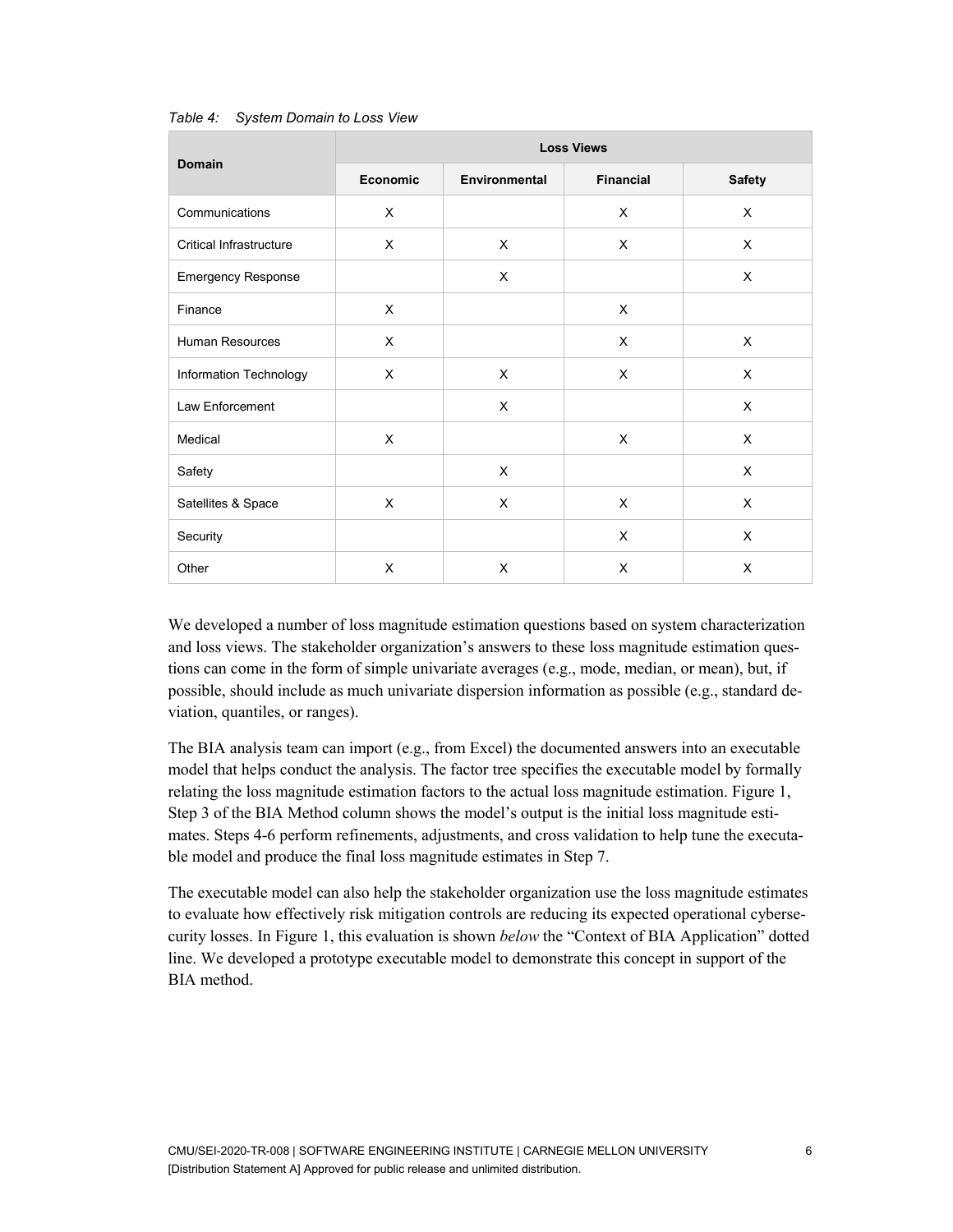In [Figure 1,](#page-7-1) the area *above* the "Context of BIA Application" line shows certain aspects that require continued effort. Analysis of CISA risk assessment data (specifically, Security Architecture Reviews) could provide a more granular and grounded view of the relationship between system characteristics and quantified loss than characterization information alone, even if monetizing the loss is not easy. In any case, using loss domains and factor trees as the basis for the BIA method might continue to be refined as CISA expands the number of systems that are assessed.

We narrowly focused our immediate work on improving loss magnitude estimations to possibly include them, if desired, in the BIA. The middle right portion of [Figure 2](#page-12-0) illustrates the focus of our current work in the overall decision-making context.<sup>[3](#page-12-1)</sup>

[Figure 2](#page-12-0) depicts the path from loss magnitude estimation to the business case for organization leaders to consider when justifying cybersecurity decisions, including investments. The business case is formulated by comparing loss averted by a variety of cybersecurity controls with the cost of investing in those controls. Of course, the organization's leadership must make the ultimate decision. However, in this report, we do not consider the effectiveness of controls and associated loss averted in adopting those controls in refining the BIA loss magnitude estimation method, since they were outside the scope of our initial efforts. This effort focuses on improving the BIA method for calculating potential losses. The effectiveness of cybersecurity controls could be included in a future phase of this work.



<span id="page-12-0"></span>*Figure 2: Analysis Context*

\_\_\_\_\_\_\_\_\_\_\_\_

<span id="page-12-1"></span>This depiction is consistent with the view of risk in Keeney and von Winterfeldt's article, "A Value Model for Evaluating Homeland Security Decisions" [Keeney 2011].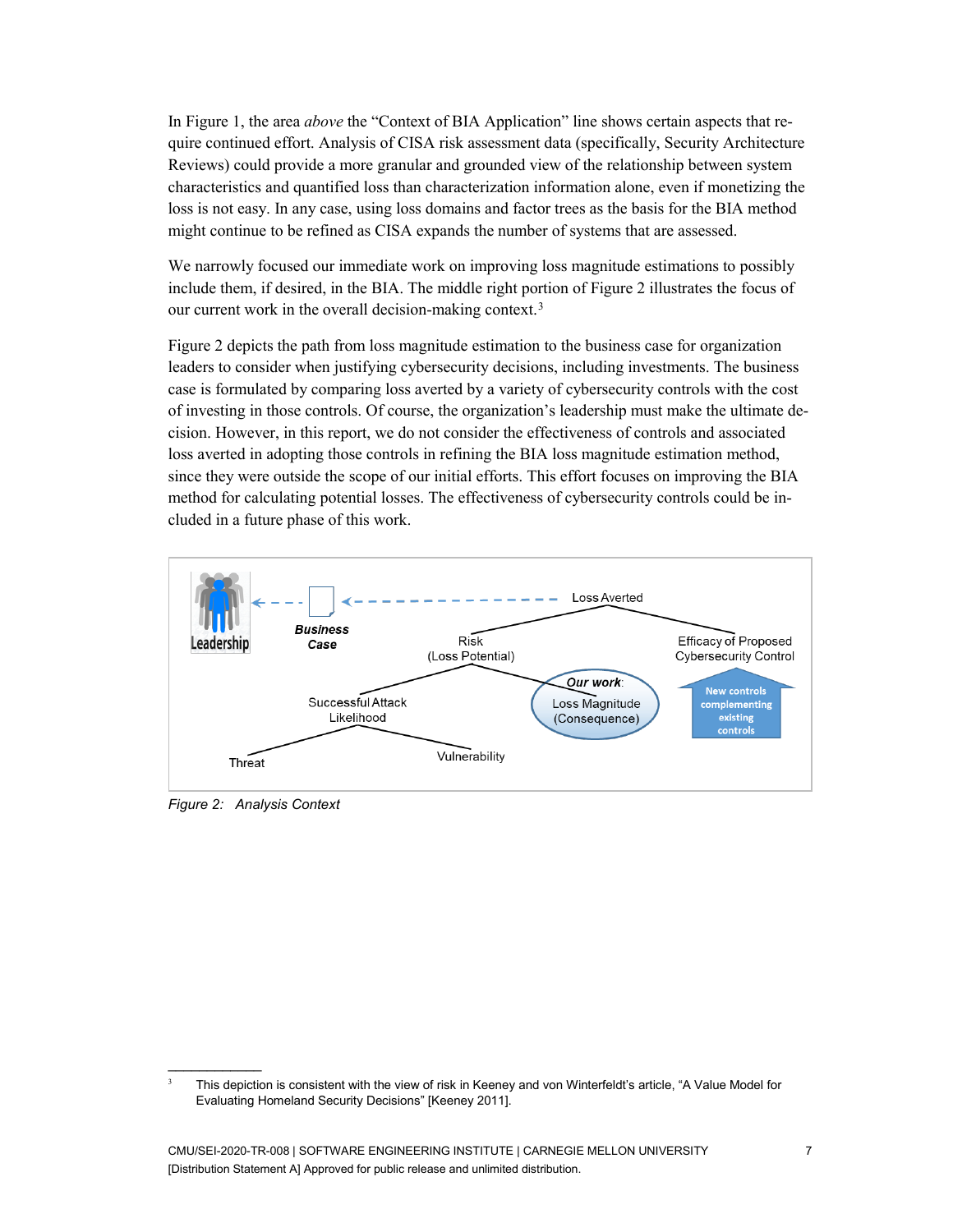### <span id="page-13-0"></span>**3 Method Design Approach**

The factor tree analysis approach is thoroughly described in a paper by P. K. Davis and in associated Rand Corporation technical reports [Davis 2011]. We use this approach to identify factors then generate questions that elicit information needed to generate more accurate loss magnitude estimates. These estimates can help an organization's leaders build a business case for mitigating CIA risks to their systems. System dynamics modeling tools can be used to develop the factor tree.<sup>[4](#page-13-2)</sup>

### <span id="page-13-1"></span>**3.1 Factor Tree Method**

 $\overline{\phantom{a}}$ 

Factors are incrementally broken down into subfactors, where a subfactor "tends to positively influence" the parent factor. When decomposing factors in one branch of the factor tree, an analyst generally assumes that factors considered in other parallel branches are out of the scope of their analysis.[5](#page-13-3)

We use the loss view [\(Table 3\)](#page-10-0) in our factor tree decomposition to identify system-specific concerns and their associated questions. While distinguishing system-specific concerns is important, we strive to orient as many factors as possible to be common among system types. The factor tree approach helps explain the important distinctions while identifying areas where factors can be abstracted and grouped with those common across system types. The goal is for questions to be as generally applicable as possible while ensuring that system-specific factors are identified. For example, internal factors such as lost productivity due to downtime should be addressed across all system types, whereas external factors involving loss of life due to downtime should be addressed only for systems that involve human safety. We also distinguish factors along CIA dimensions, where that distinction is important. Lost productivity is viewed primarily as an availability concern since it incurs downtime that inhibits personnel from working. The differences with regard to CIA and system type are indicated by color, as illustrated in Figure 3.

<span id="page-13-2"></span><sup>&</sup>lt;sup>4</sup> We utilized the Vensim® tool. Vensim is a registered trademark of the Ventana Systems, Inc.

<span id="page-13-3"></span> $5$  In the original description of the factor tree method, factor trees are not necessarily trees, strictly speaking, in that a leaf node may be attached to multiple branches. We could, therefore, call these *factor diagrams* or *factor decompositions*, but to stay consistent with past usage, we adopt the original terminology.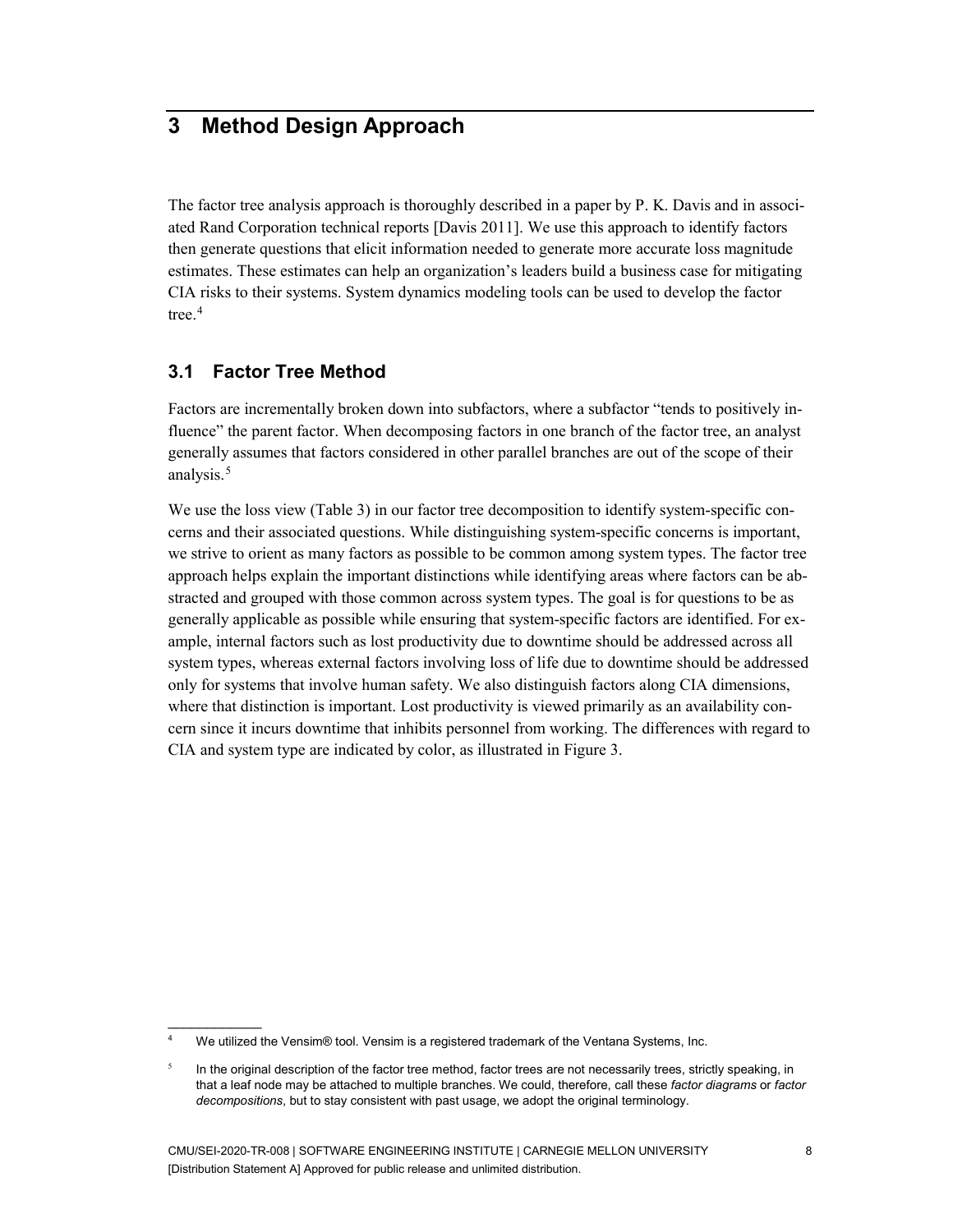

<span id="page-14-1"></span>*Figure 3: Factor Tree Notation*

Sections [4](#page-15-0) through [6](#page-21-0) describe the factor tree incrementally; the full factor tree is depicted in the appendix. The mapping from factors to questions should be fairly straightforward, but we elaborate the questions incrementally with the factor tree for completeness.

### <span id="page-14-0"></span>**3.2 Mapping Factors to Loss Magnitude Estimates**

The factor tree we specify in this report, shown in full in the appendix, decomposes the factors involved in calculating loss due to cybersecurity compromise, distinguishing between the CIA areas. If the organization is primarily interested in losses due to a single factor, calculations can proceed in a fairly straightforward manner from the leaf node questions involving those factors to loss magnitude estimate calculations. However, as is common, organizations may be interested in multiple CIA factors. In that case, the estimation method must ensure that loss magnitude estimates do not double count factors that exist in more than one CIA branch.

Double counting is a particular concern when considering integrity and availability issues. The factor tree illustrates this concern in the symmetry of the decomposition in the factor tree along these two lines. It is important to consider integrity and availability separately since losses due to inaccessible data/services may involve different system characteristics than losses due to corrupted data/services. Also, corrupted data/services can be much more difficult to detect than inaccessible data/services.

Therefore, when considering both integrity and availability loss magnitude estimates, analysts must be very careful not to double count issues such as costs of consultation. The factor tree helps prevent double counting by identifying factors common among different CIA branches. When multiple CIA risks are applicable in a branch of the tree, and the organization is concerned about multiple CIA risks, the analyst must be wary of double counting costs associated with those factors. These concerns also pertain to confidentiality and the other factors. However, in the current instantiation of the factor tree, the only commonality is in the human safety domain. As the factor tree is refined and the number of loss domains represented in it increases, analysts must continue to scrutinize the data along these lines of commonality to prevent double counting.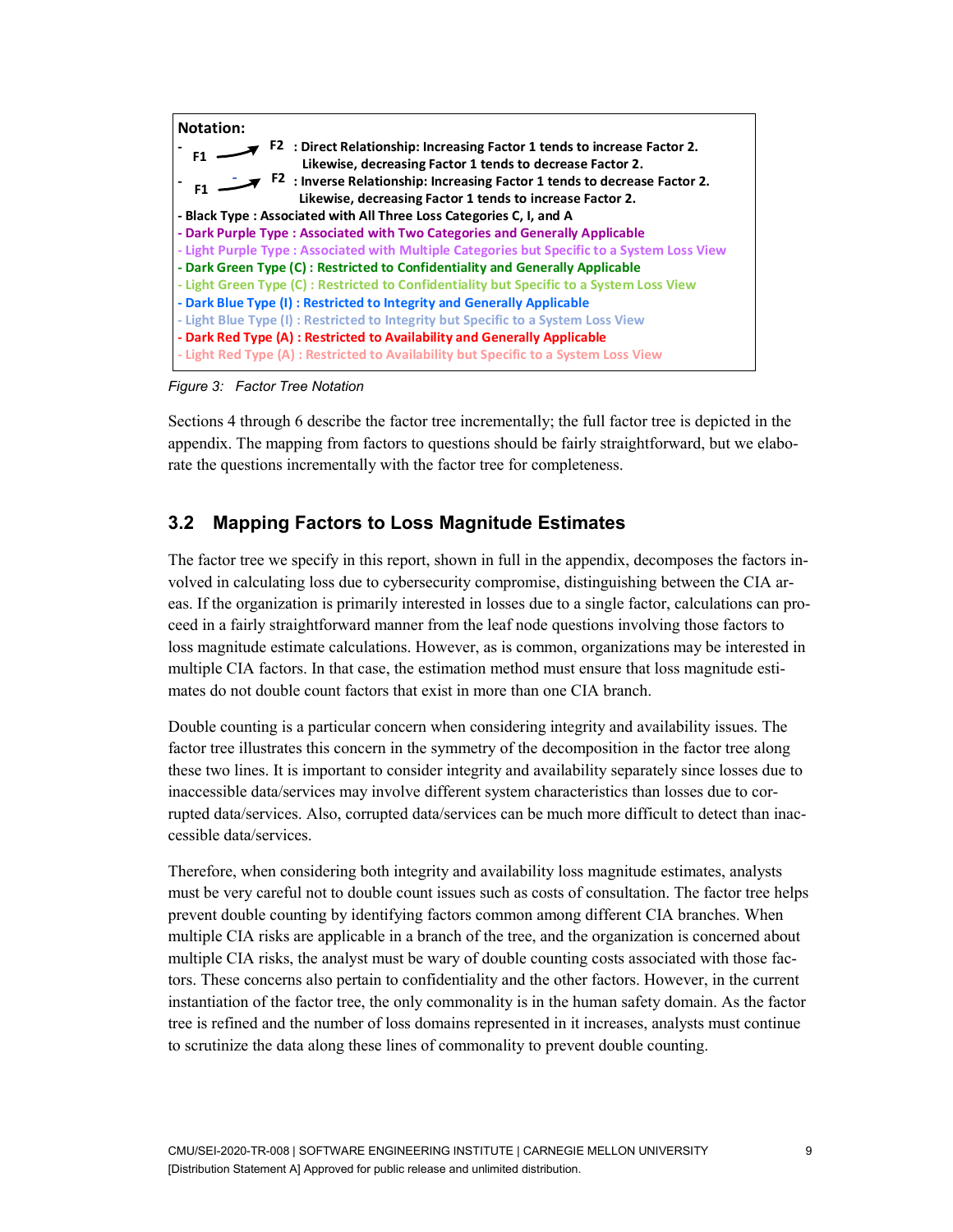### <span id="page-15-0"></span>**4 Top-Level Loss Magnitude Estimation Factors**

The top portion of Figure 4, above the root node (i.e., Potential Loss Magnitude), illustrates the loss factors common to all system types. The factors involved are all additive in nature at this level of abstraction.



<span id="page-15-1"></span>*Figure 4: Top-Level Factor Tree for Potential Loss Magnitude*

We elaborate on the "Cost of Consultation" and "Cost of Regulatory Fees, Fines, and Penalties" in the next sections. Aspects of incident response that include recovery and restoration are included in the factor decomposition branches below the root node. The other factors above the root node are not elaborated further in this report; however, general questions covering their intent include the following:

- What is the cost of the initial incident identification?
- What is the cost of evaluating the extent of compromise caused by an incident?
- What is the cost of containing the negative consequences of an incident?
- What is the cost of cleaning up the negative impacts of an incident?
- What is the cost of legal advice due to an incident?
- What is the cost of public relations due to an incident?
- What is the cost of federal regulatory fees, fines, and penalties resulting from an incident?
- What is the cost of state regulatory fees, fines, and penalties resulting from an incident?
- What is the maximum potential ransom payment that would be paid as a result of an incident?

The two factors below the root node i[n Figure 4](#page-15-1) separate the cost of loss of integrity and/or availability (IA) from the costs of loss of confidentiality (C). The decomposition of these factors differs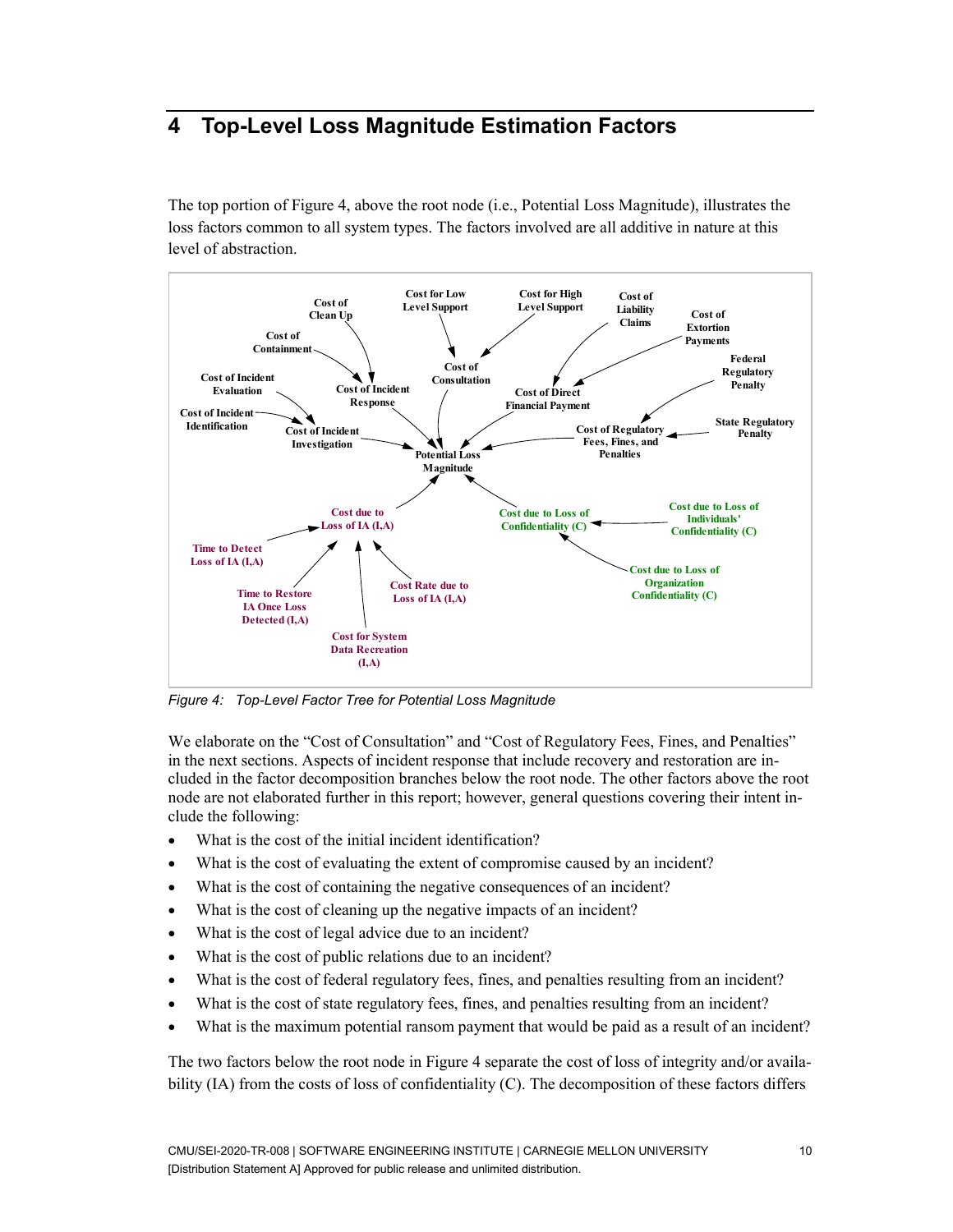when considering different system loss views. The decomposition also involves some factors that are specific to CIA.

While we discuss these factors in detail in the following sections, the cost of the loss of IA is calculated as follows:

Cost due to Loss of  $IA =$ Cost for System Data Recreation + (Time to Detect Loss of IA + Time to Restore IA Once Loss Detected) \* Cost Rate due to Loss of IA

Cost of Loss of Confidentiality is simply the sum of the Cost of Loss of Individual's Confidentiality and the Cost of Loss of Organization Confidentiality.

#### <span id="page-16-0"></span>**4.1 Cost of Consultation**

Consultation costs involve costs associated with legal guidance, public relations, media attention, and other management efforts related to incident response and recovery. These costs involve the number of hours spent and the cost per hour, which are both split by the low/high level in the organizational hierarchy of the personnel resources involved, as shown in Figure 7. The overall duration of the consultation sets the scope of the consultation costs.



*Figure 7: Cost of Consultation*

Relevant questions include the following:

- How many low-level personnel are involved with public relations, media attention, or other incident response management?
- What is the hourly burdened rate of these low-level personnel?
- How many high-level personnel are involved with public relations, media attention, or other incident response management?
- What is the hourly burdened rate of these high-level personnel?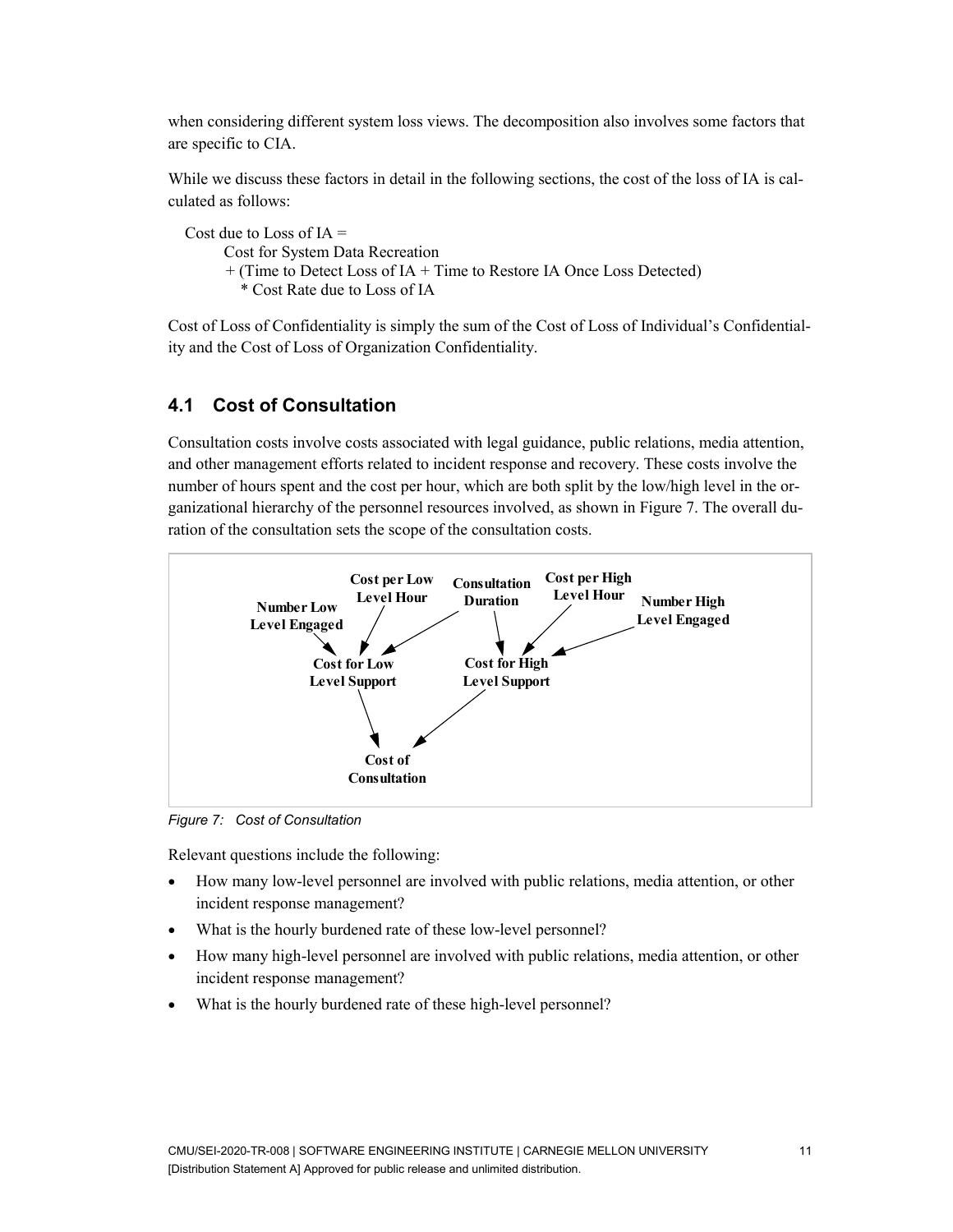### <span id="page-17-0"></span>**4.2 Cost of Regulatory Fees, Fines, and Penalties**

Organizations may be subject to regulatory fees, fines, and penalties at both federal and state levels. For example, fines at the federal level may come from the Health Insurance Portability and Accountability Act (HIPAA) or the Securities and Exchange Commission (SEC). Many states have (or are considering) legislation that assesses fines on organizations per consumer per violation for unintentional disclosure. An example is the California Consumer Protection Act (CCPA). Such fines may become a major source of loss to organizations that suffer a data breach of indi-viduals' personal information.<sup>[6](#page-17-1)</sup>

Figure 8 shows the variables used in this calculation. Relevant questions include the following:

- How many individuals' records are at risk of compromise? (C)
- What federal fees, fines, or penalties may be assessed for information compromise (e.g., due to HIPAA or SEC regulations)?
- What fraction of records includes information about individuals residing in states that assess fees, fines, or penalties as a result of a confidentiality breach (e.g., California via the CCPA)? (C)



*Figure 8: Cost of Regulatory Fines*

\_\_\_\_\_\_\_\_\_\_\_\_

<span id="page-17-1"></span><sup>&</sup>lt;sup>6</sup> Some state fees, fines, and penalties such as CCPA do not apply to U.S. Federal Agencies. We include them here as a potential source of loss for other organizations, as applicable.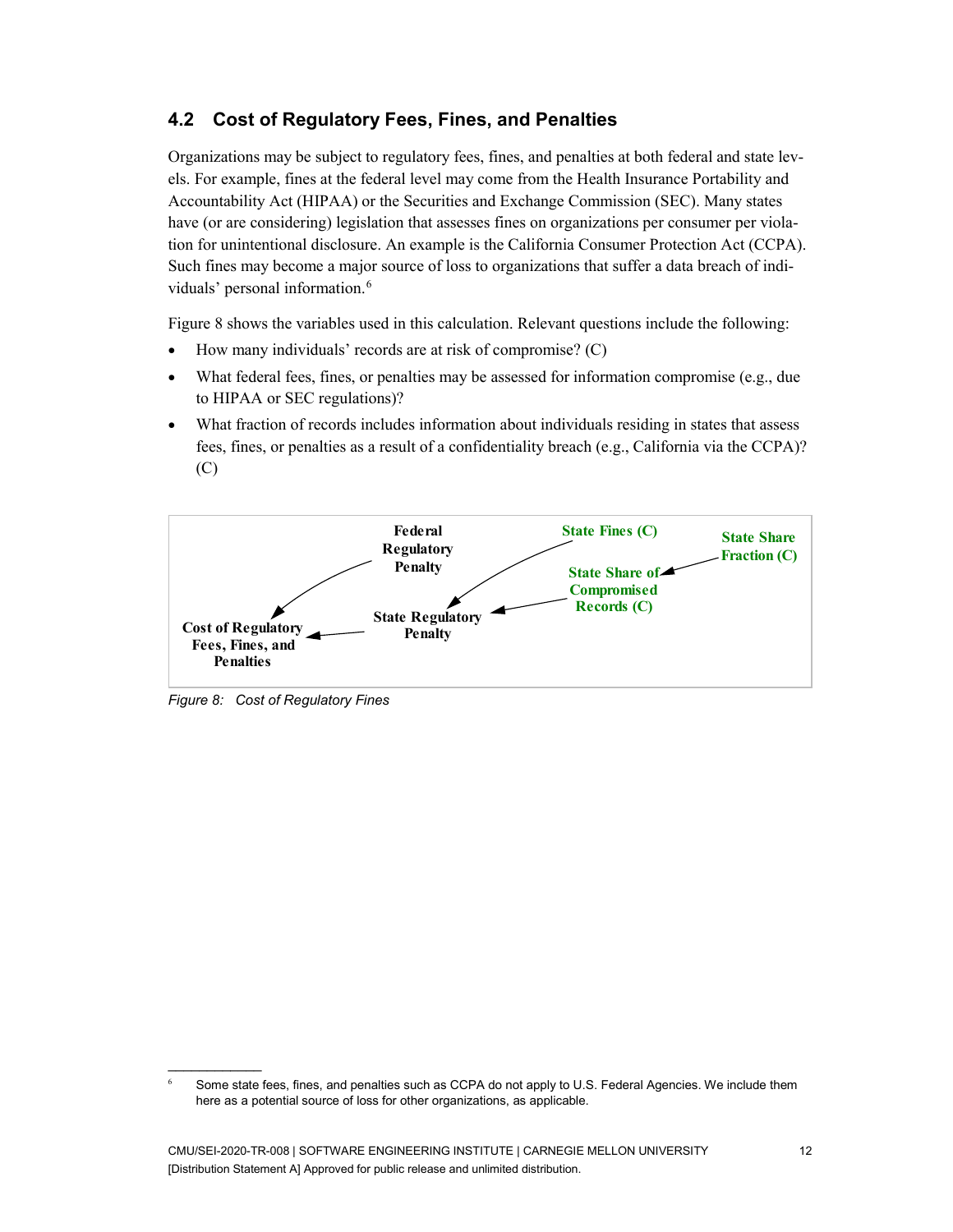### <span id="page-18-0"></span>**5 Time-Based Factors for Loss of Integrity/Availability**

### <span id="page-18-1"></span>**5.1 Time to Detect Loss of Integrity/Availability**

A loss of integrity and or availability can manifest as either partial data corruption (an integrity issue) or complete inaccessibility (an availability issue). These distinctions are seen in Figure 5 in the first-level decomposition in both color and parenthetically at the end of the factor name—(I) for integrity and (A) for availability. A loss of integrity is often more subtle than a loss of availability; thus, it can be substantially more difficult to detect than a loss of availability. That is why integrity and availability are separated in parts of Figure 5—to promote probing questions related to those distinct possibilities.



<span id="page-18-2"></span>*Figure 5: Time to Detect Loss of IA*

Detecting a loss of IA depends on the frequency of use or other checking on the integrity and availability of the service or data. Automated checks ensure quick identification; without that identification, detection depends on reporting from individuals who rely on services/data.

Relevant questions include the following:

- How long does it take to detect a loss of information integrity or availability? (IA)
	- o How long does it take to detect that data or services are corrupted? (I)
		- How soon after data or services become corrupted would the corruption be noticed? (I)
		- What is the likelihood that the corruption of data or services would be reported through an official channel after being noticed? (I)
	- o How long does it take to detect that data or services are inaccessible? (A)
		- How soon after data or services become inaccessible would it be noticed? (A)
		- What is the likelihood that inaccessible data or services would be reported through an official channel after being noticed? (A)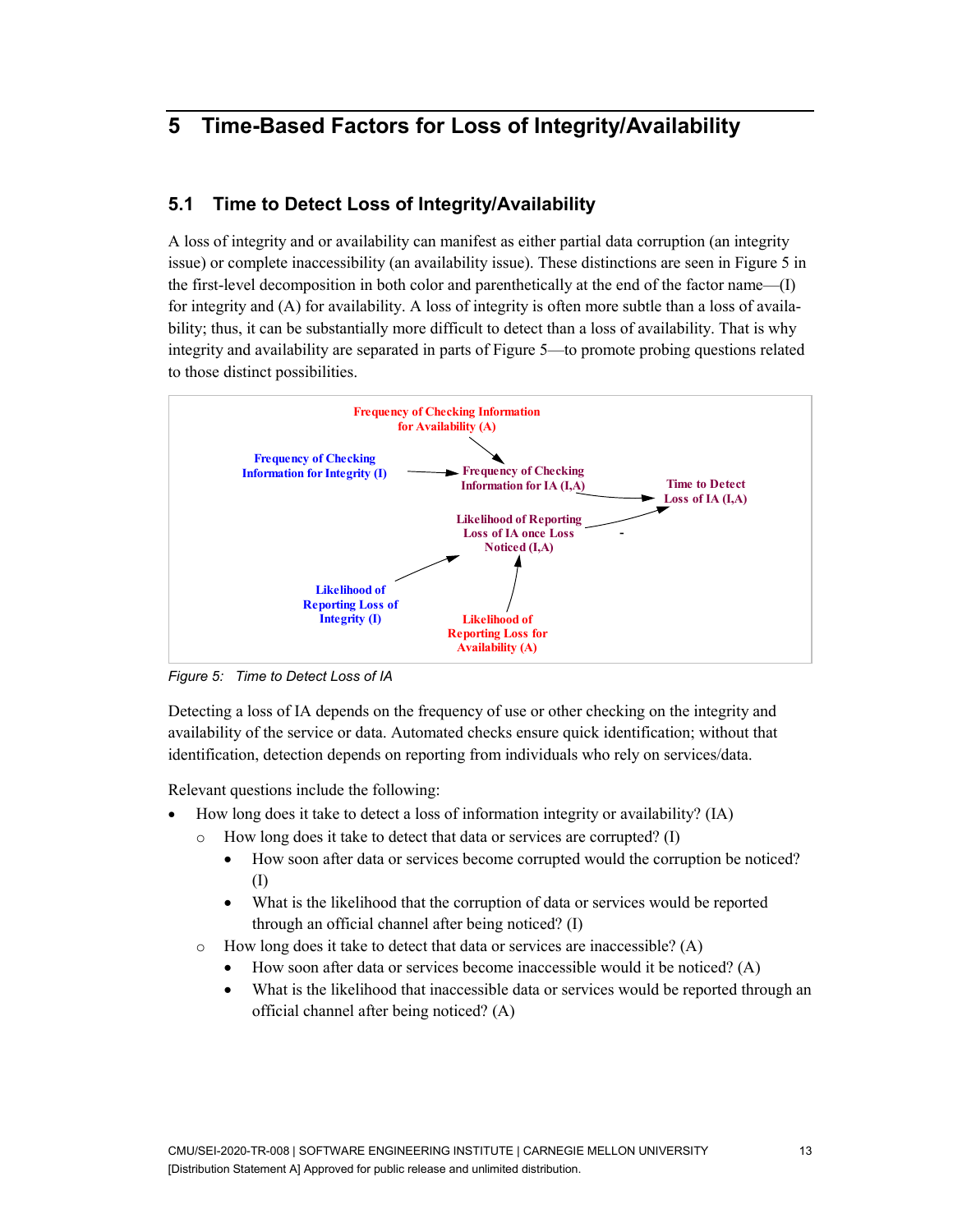### <span id="page-19-0"></span>**5.2 Time to Restore Integrity/Availability Once Loss Detected**

In this branch of the decomposition, shown in Figure 6, we assume the loss of IA has been detected and the question is how long will it take to restore the data and/or services to their previous state. Just as before, restoring a corrupted service could take longer than an inaccessible service if the exact nature of the corruption is difficult to ascertain (i.e., the service itself is accessible, but the integrity of accessed data could still be compromised). Even worse, the corruption could extend through previous backed-up versions of data if it was not detected in them.



<span id="page-19-1"></span>*Figure 6: Time to Restore IA Once Loss Is Detected*

The time to restore the data depends on the amount of data lost or corrupted (given the amount of data recoverable from backup) multiplied by the productivity of restoration. The amount of data lost or corrupted depends on the length of time backup data is retained and the change in the data compromised from the onset of the incident. We assume that any changes to the data after the incident occurs are unreliable. Of course, if data is not retained long enough or if backups are not made frequently enough, recreating the compromised data will take longer. The speed of the restoration depends on the productivity per resource assigned to the restoration task and the number of those resources. The cost rate for recreating system data also depends on the burdened compensation rates of the restorers.

Questions relevant for this portion of the factor tree include the following:

- How long does it take to restore information integrity and/or availability loss once it is detected? (IA)
	- o How long does it take to restore access to services/data once its inaccessibility is detected? (A)
	- o How long does it take to restore the integrity of service/data once its corruption is detected? (I)
		- How long are data and services backups retained? (IA)
		- How fast do data and services change over time? (IA)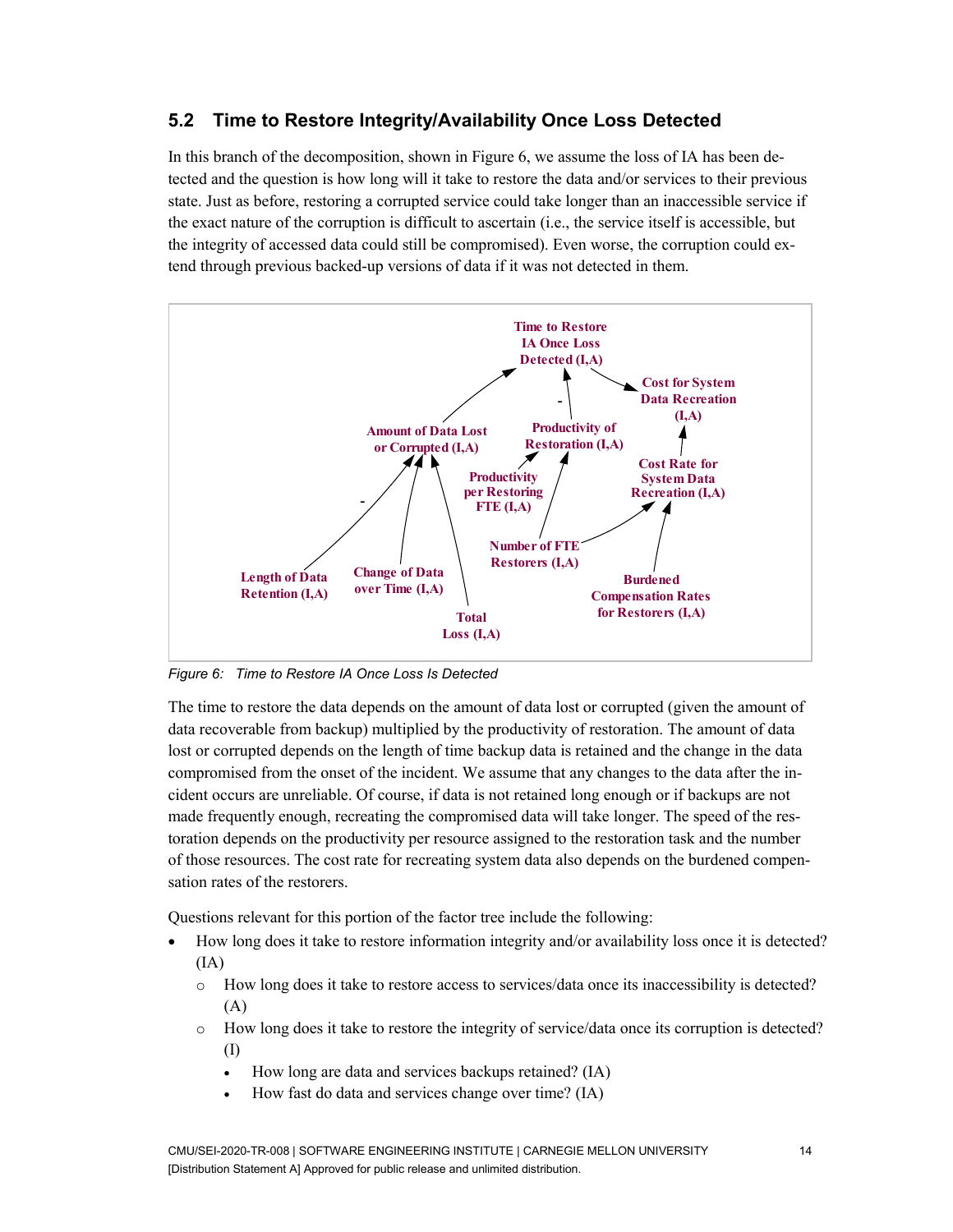- How many full-time equivalents (FTEs) are assigned to restore data and services once inaccessibility or corruption is detected? (IA)
- What is the productivity per FTE assigned to restore data and services once inaccessibility or corruption is detected? (IA)
- What is the cost rate for system/data recreation? (IA)
	- o What is the burdened compensation rate for data/service restorers? (IA)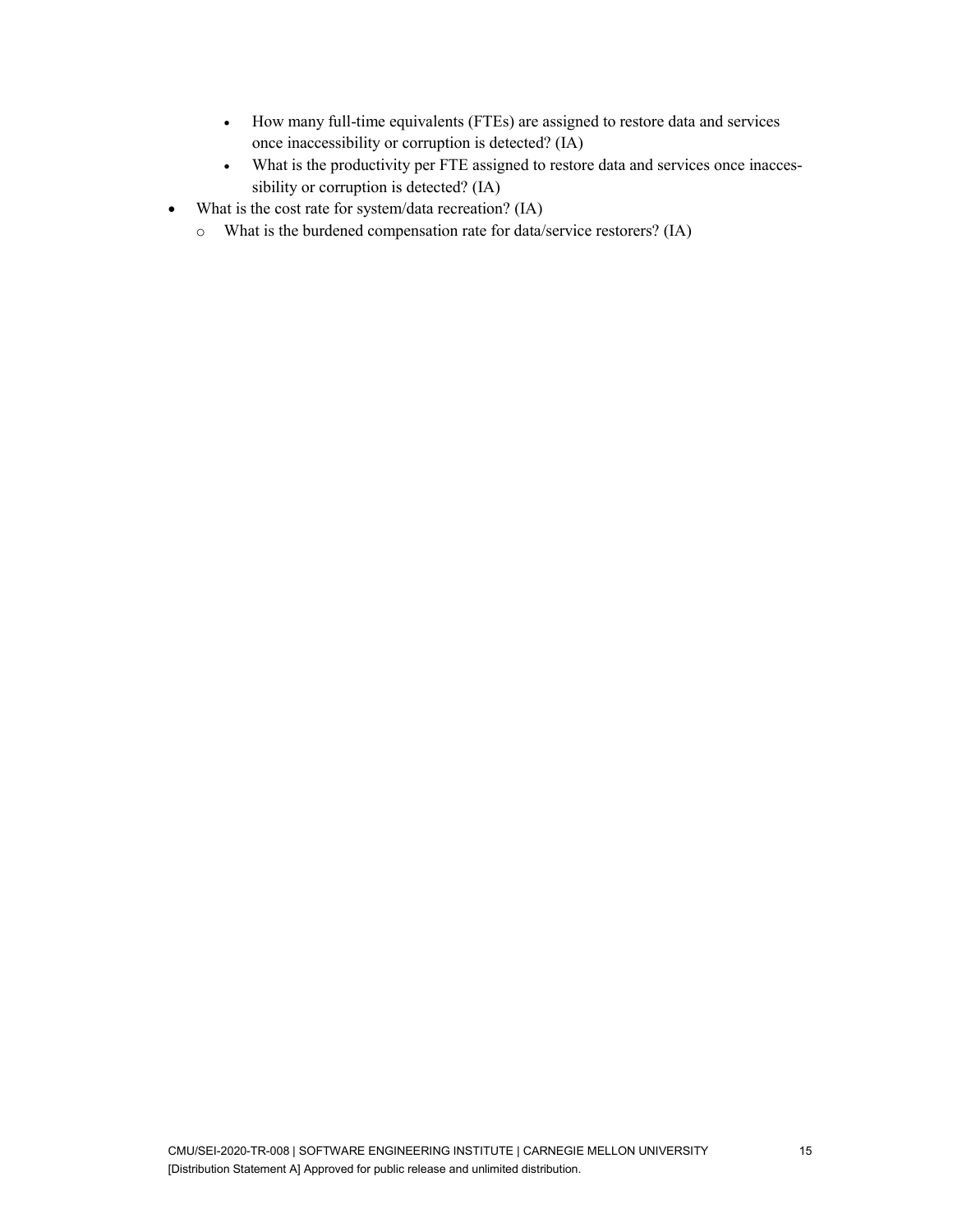### <span id="page-21-0"></span>**6 Cost Rate Factors for Loss of Integrity/Availability**

Costs due to disruption can be split into two branches: internal and external; both types of costs are additive. Internal costs are those associated directly with the organization's operation, including cybersecurity efforts. External costs are those associated with impacts external to the organization. This section describes these two branches.

### <span id="page-21-1"></span>**6.1 Internal Cost Rate Due to a Loss of Integrity/Availability**

As seen in Figure 7, internal cost rates derive from two primary sources: lost revenue and lost productivity of internal staff who depend on the service and/or data for their job performance. Lost revenue often occurs in systems that involve authorization or approvals since they can involve fees to individuals seeking authorization (e.g., visa-application systems). Calculating lost productivity, which is often an issue when systems become unavailable, requires information about how many employees are affected by the outage, the percentage reduction in productivity resulting from the outage, and their burdened compensation rates.



<span id="page-21-2"></span>*Figure 7: Internal Cost Rate Due to Loss of IA*

Relevant questions include the following:

- What is the revenue loss rate from the IA loss? (IA)
- What is the rate of lost revenue from the disruption of a fee-generating service? (IA)
- What is the rate of lost productivity from Availability loss?  $(A)$
- What is the number of FTE affected by inaccessible services or data? (A)
- What is the percentage reduction of productivity due to inaccessible services or data? (A)
- What is the burdened compensation rate of the affected users? (A)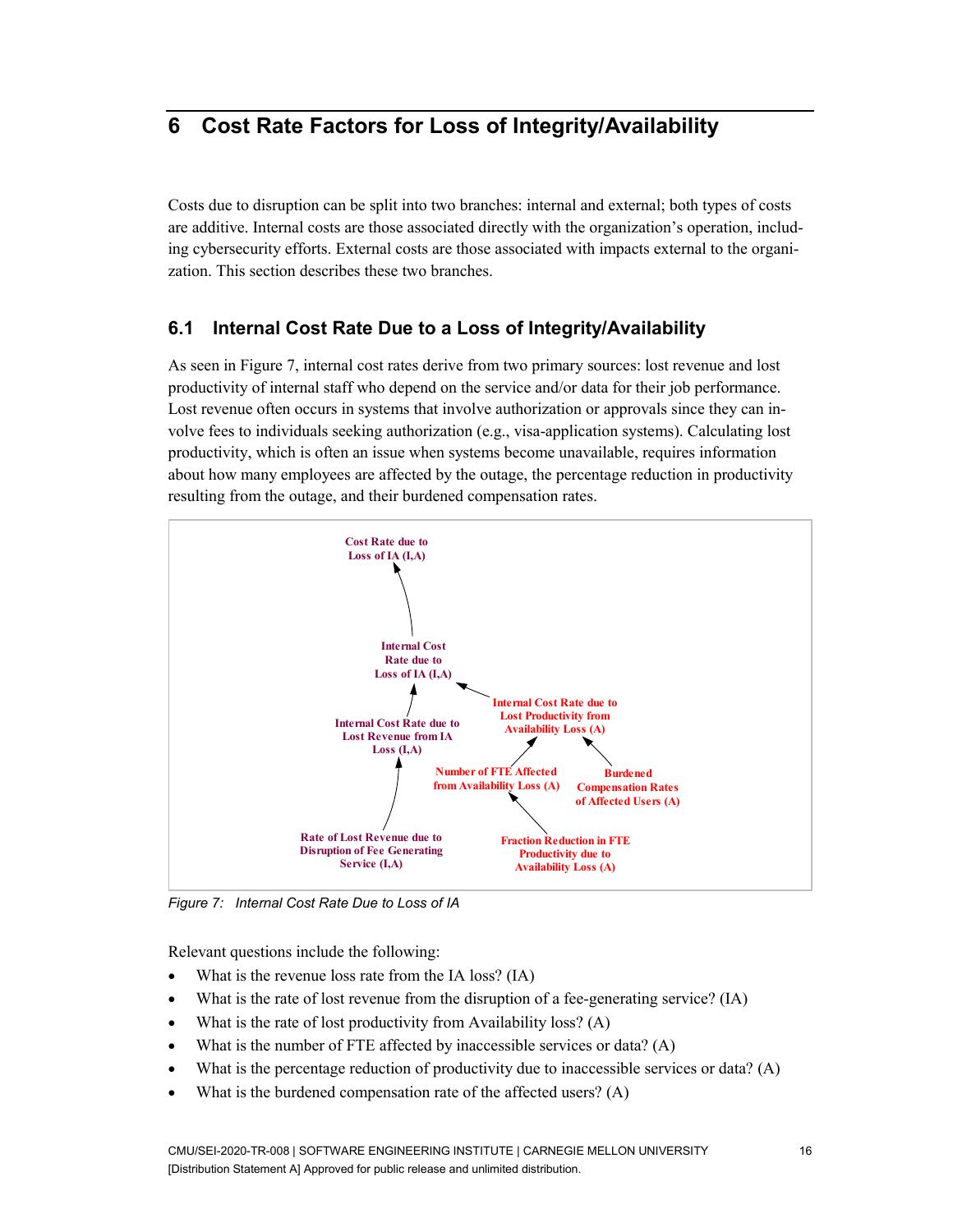### <span id="page-22-0"></span>**6.2 External Cost Rate Due to a Loss of Integrity/Availability**

Regarding external costs, the factors break down by system loss view as shown by the factors in light purple, light red, and light blue in Figure 8. The loss-view specific factors, introduced in Table 3, are elaborated as follows:

- **Economic**. Economic costs include costs related to job loss and additional borrowing and potential increases in the cost of capital. Additional borrowing may be due to external impacts of loss of financial support due to system downtime.
- **Environmental**. Environmental costs include environmental and property damage cleanup costs.
- **Financial**. Financial costs occur directly from theft or fraud that happen as part of the disruption or as a result of financial credit needed by those affected by the disruption. Theft occurring due to the corruption of information may result in increased payouts to authorized individuals or accounts diverted to malicious individuals (or their friends and family). Financial costs may also include losses due to the financial credit needed by individuals experiencing a disruption of payouts.
- **Safety**. The human safety domain calculates cost based on the death of or injury to people. The number of deaths or injuries can be roughly valued using the government's set value of a statistical life [DOT 2016]. Other allowable costs of injury include costs of lost productivity until the injured party recovers full function and disability claims that result from a complete loss of the ability to function at work.



<span id="page-22-1"></span>*Figure 8: External Cost Rate Due to IA Loss*

Relevant questions include the following:

For the Safety View

- What death rate will result due to inaccessible services or data? (A)
- What death rate will result due to corrupted services or data? (I)
- What injury rate and severity will result due to inaccessible services or data? (A)
- What injury rate and severity will result due to corrupted services or data? (I)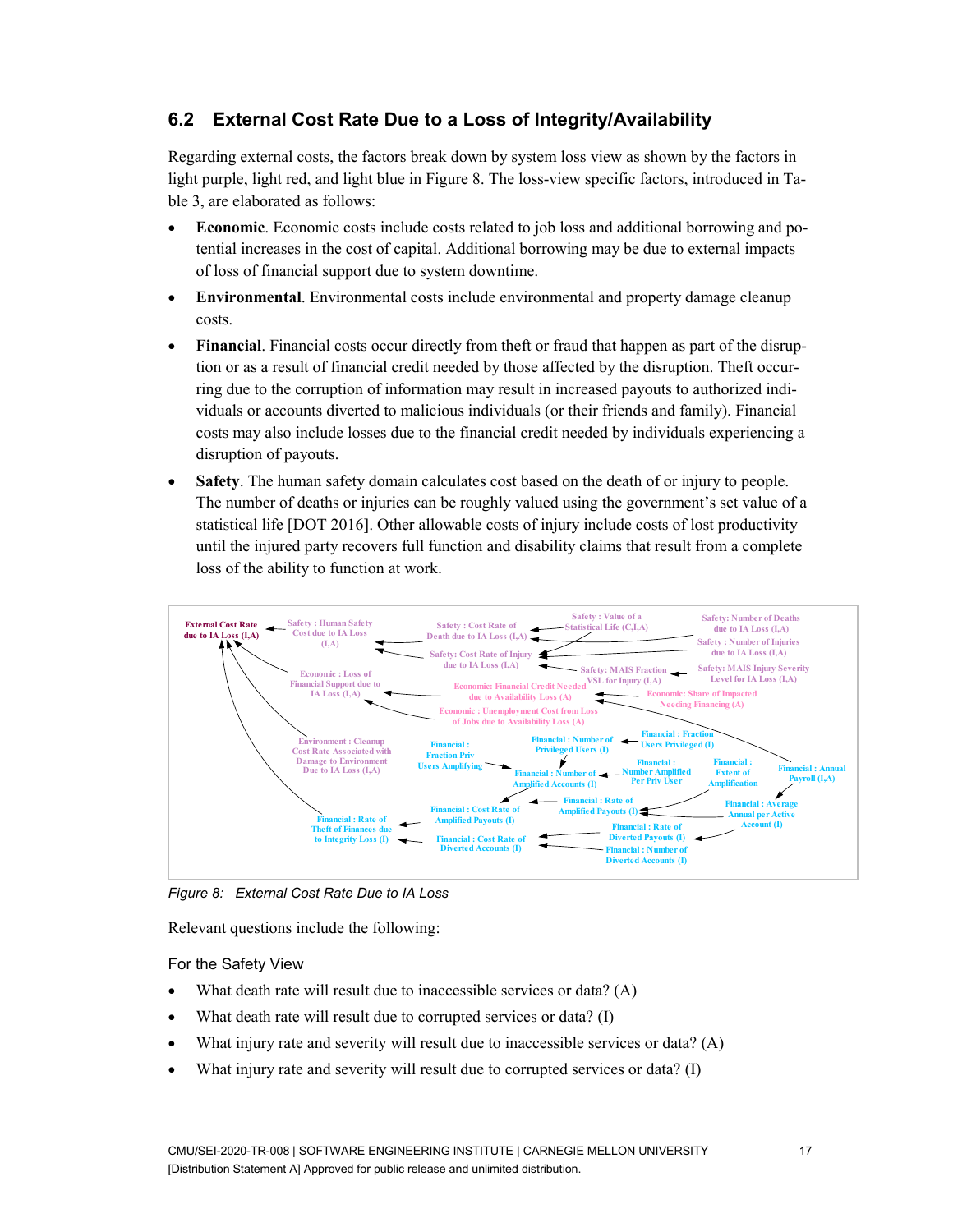For the Economic View

- What is the annual payroll for the organization?  $(A)$
- What are the costs of employee credit needed as a result of Availability loss? (A)
- How many unemployment claims will result due to Availability loss? (A)

For the Environment View

What are the environmental damage cleanup costs that will result from loss of IA? (IA)

For the Financial View (Payroll Systems in Particular)

- How many active payroll accounts are supported? (I)
- What is the annual payroll supported by the system? (I)
- What is the pay period? (IA)
- How many privileged users have accounts on the system (i.e., users that can add or alter payroll information)? (I)
- What level of increased payout is possible without triggering additional checking or alerting? (I)

### <span id="page-23-0"></span>**6.3 Cost Due to Loss of Confidentiality**

As shown in Figure 9, the costs of a loss of Confidentiality break out into whether the loss involves a disclosure of the organization's information versus an individual's information that was entrusted to the organization. In the latter case, breach laws require notification and remuneration of the credit-monitoring costs to the victims. Victim response costs to the organization depend on the number of individuals affected<sup>[7](#page-23-2)</sup> and the type of information lost. Historically, costs due to a loss of Protected Health Information (PHI) are greater than a loss of PII, so these will likely require different considerations for loss magnitude estimates [Coburn 2019].



<span id="page-23-1"></span>*Figure 9: Cost Due to Loss of Confidentiality*

\_\_\_\_\_\_\_\_\_\_\_\_

While costs due to the disclosure of other sensitive organizational information is difficult to quantify, for the human safety domain, disclosures can compromise the identity of government

<span id="page-23-2"></span><sup>7</sup> Traditional approaches that use a single cost-per-record metric for loss estimates tend to underestimate the cost of small events and overestimate large events. Cyentia Institute published its study in 2020 [Cyentia 2020].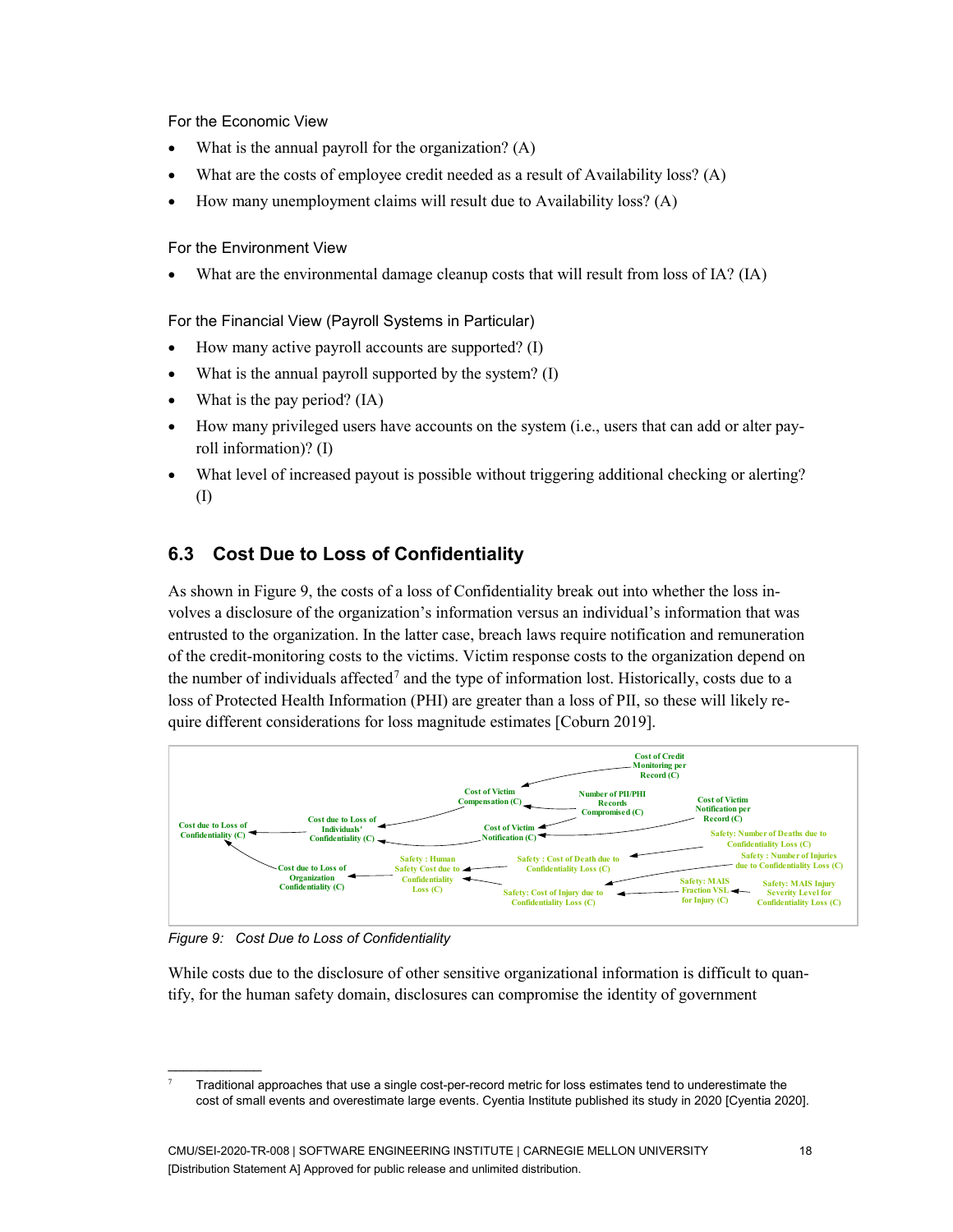personnel, even undercover agents, and result in the death or injury of those personnel. The monetization of this potential loss was discussed in the previous section.

Relevant questions include the following:

- How many individuals' PII is at risk of unauthorized disclosure? (C)
- How many individuals' PHI is at risk of unauthorized disclosure? (C)
- What is the cost of victim notification per number of victims notified? (C)

For the Safety View

- How many deaths will result due to a loss of confidentiality? (C)
- How many injuries will result due to a loss of confidentiality? (C)
- What is the severity of each of the injuries that will result due to loss of confidentiality? (C)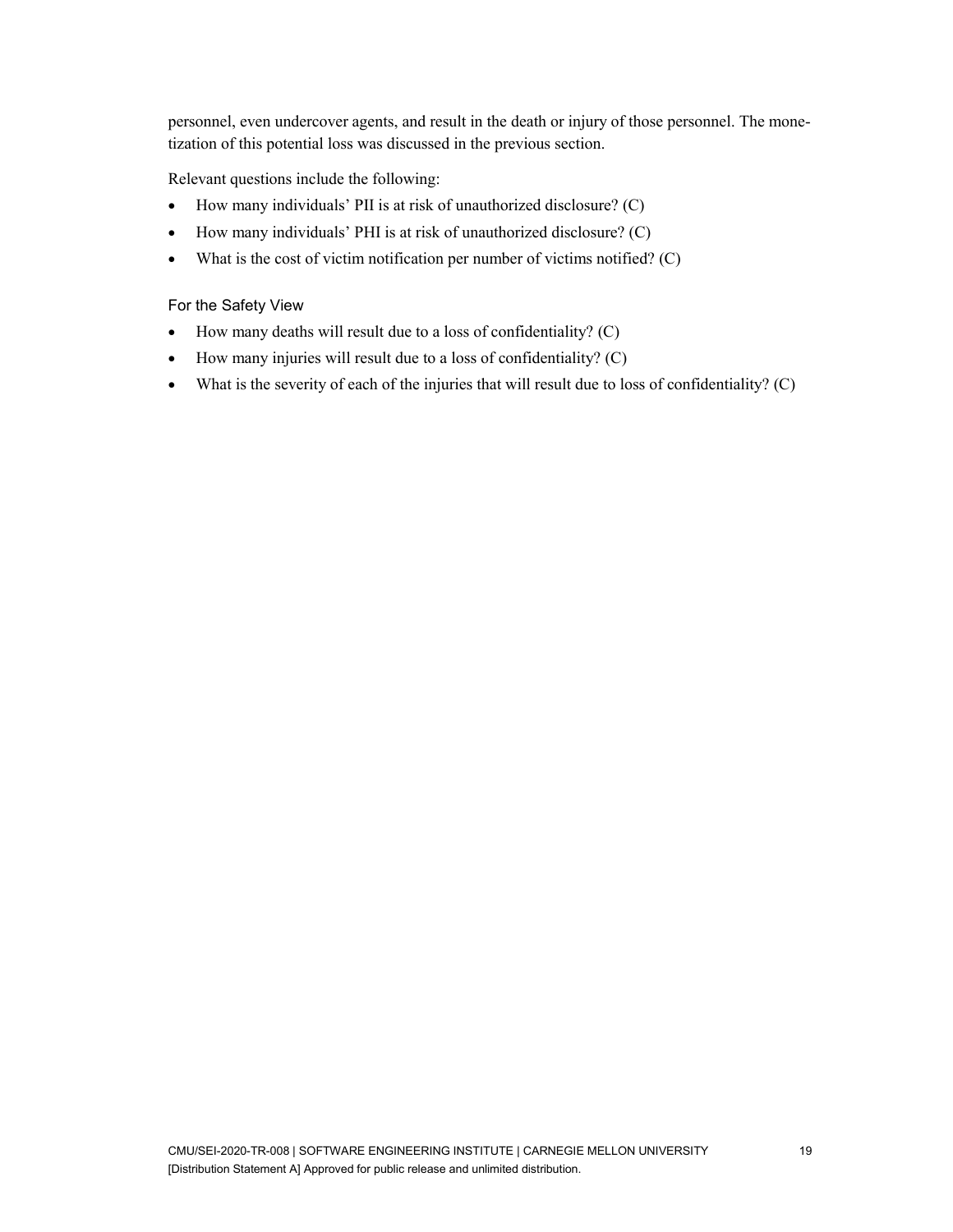### <span id="page-25-0"></span>**7 Conclusion**

This report describes the initial results of a research project proposing a transparent estimation method designed to lead to greater confidence in and improved ranges for estimates of potential loss magnitude. We refined the CISA OCE BIA method to support this approach, including identifying factors and questions to ask stakeholders that help elicit the needed information as input to the loss magnitude estimation process. We also characterized the context for using factor tree analysis to produce an executable model in support of the refined BIA method since it can be applied to future cybersecurity assessments.

We recommend conducting additional research to refine and update factor tree inputs to the executable model as information becomes available and extend the use of the model for risk mitigation decision support. This research can include developing an extended review of factors noted as relevant to losses in recent cyber-loss reporting. As part of the research, we recommend conducting sensitivity analysis on these factors to understand which are key to the highest potential losses and which have potential for extensive growth. In addition, a separate review of Security Assessment Reports (SARs) and their responses would help determine which types of systems are underrepresented in the assessment history.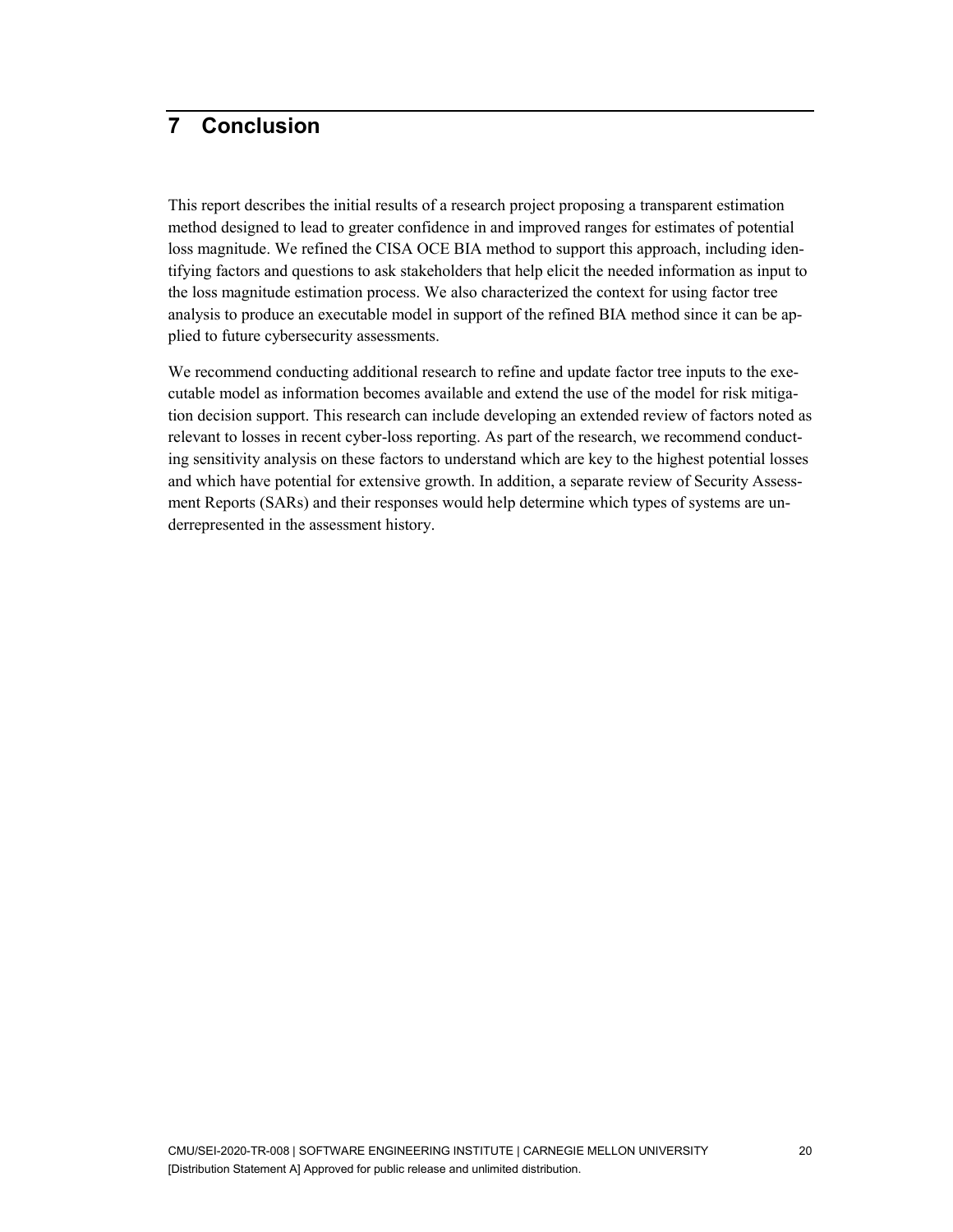### **Appendix: Potential Loss Magnitude Factor Tree**

<span id="page-26-0"></span>

CMU/SEI-2020-TR-008 | SOFTWARE ENGINEERING INSTITUTE | CARNEGIE MELLON UNIVERSITY 21 [Distribution Statement A] Approved for public release and unlimited distribution.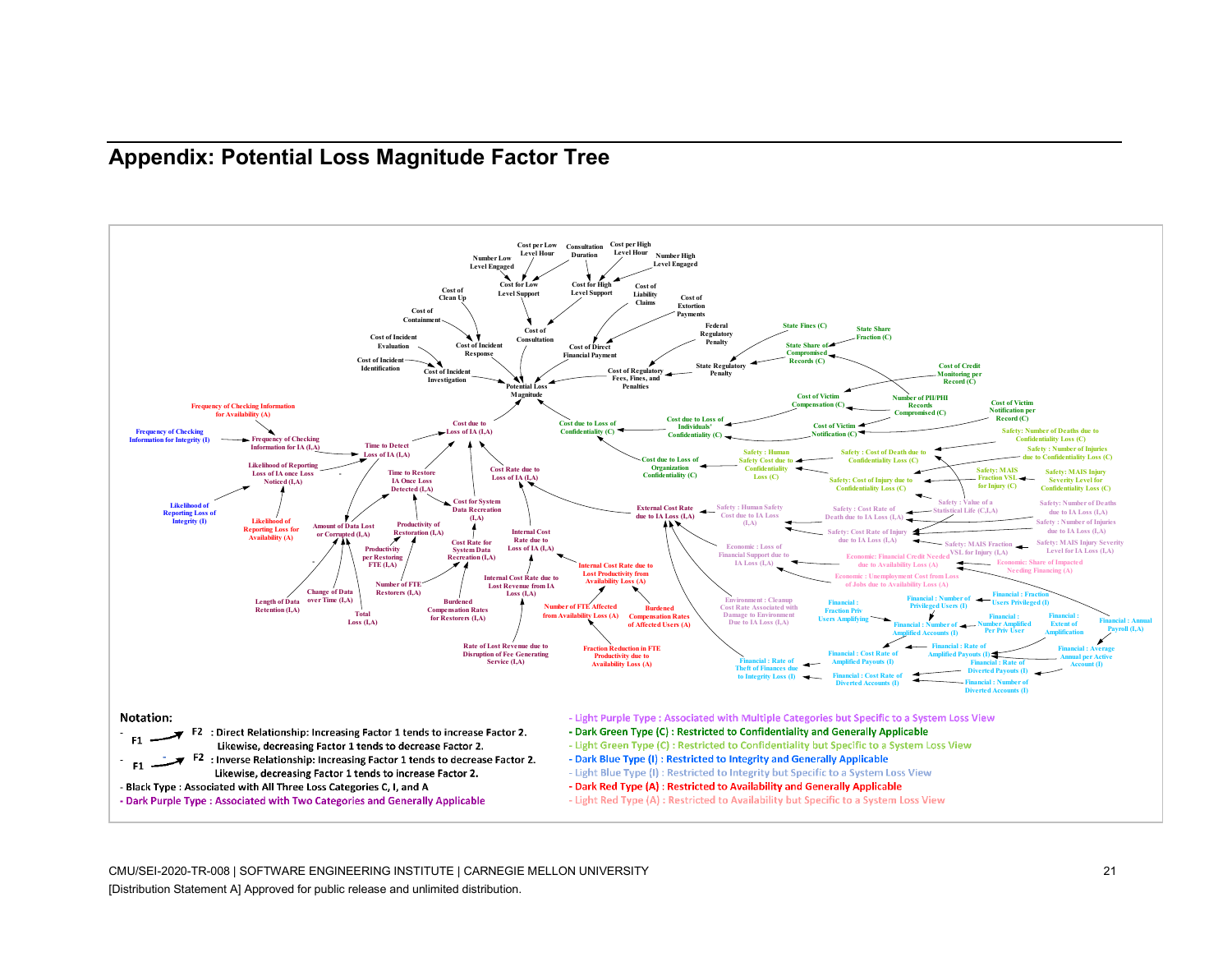### <span id="page-27-0"></span>**References**

*URLs are valid as of the publication date of this document.*

#### **[Coburn 2019]**

Coburn, A.; Leverett, E.; & Woo, G. *Solving Cyber Risk: Protecting Your Company and Society*. Wiley, 2019. ISBN: 978-1-119-49092-0.<https://b-ok.cc/book/3658057/f725b5>

#### **[Cyentia 2020]**

Cyentia Institute. *Information Risk Insights Study*. 2020. [https://www.cyentia.com/wp-content/uploads/IRIS2020\\_cyentia.pdf](https://www.cyentia.com/wp-content/uploads/IRIS2020_cyentia.pdf)

#### **[Davis 2011]**

Davis, P. K. "Primer for Building Factor Trees to Represent Social Science Knowledge." *Proceedings of the 2011 Winter Simulation Conference*. 2011. <http://www.informs-sim.org/wsc11papers/277.pdf>

#### **[DOT 2016]**

U. S. Department of Transportation (DOT) *Guidance on Treatment of the Economic Value of a Statistical Life (VSL) in U.S. Department of Transportation Analyses – 2016 Adjustment* (Memorandum). August 8, 2016.

[https://www.transportation.gov/sites/dot.gov/files/docs/2016%20Revised%20Value%20of%20a%20St](https://www.transportation.gov/sites/dot.gov/files/docs/2016%20Revised%20Value%20of%20a%20Statistical%20Life%20Guidance.pdf) atistical[%20Life%20Guidance.pdf](https://www.transportation.gov/sites/dot.gov/files/docs/2016%20Revised%20Value%20of%20a%20Statistical%20Life%20Guidance.pdf)

#### **[Keeney 2011]**

Keeney, R. L. and von Winterfeldt, D. "A Value Model for Evaluating Homeland Security Decisions." *Risk Analysis*. Volume 37. Number 9. March 2011. [https://doi.org/10.1111/j.1539-](https://doi.org/10.1111/j.1539-6924.2011.01597.x) [6924.2011.01597.x](https://doi.org/10.1111/j.1539-6924.2011.01597.x)

#### **[NIST 2004]**

National Institute of Standards and Technology (NIST). *FIPS PUB 199 Standards for Security Categorization of Federal Information and Information Systems*. 2004. <https://nvlpubs.nist.gov/nistpubs/FIPS/NIST.FIPS.199.pdf>

#### **[OMB 2018]**

Office of Management and Budget (OMB). *Strengthening the Cybersecurity of Federal Agencies by Enhancing the High Value Asset Program* (Memorandum M-19-03)*.* December 2018. <https://www.whitehouse.gov/wp-content/uploads/2018/12/M-19-03.pdf>